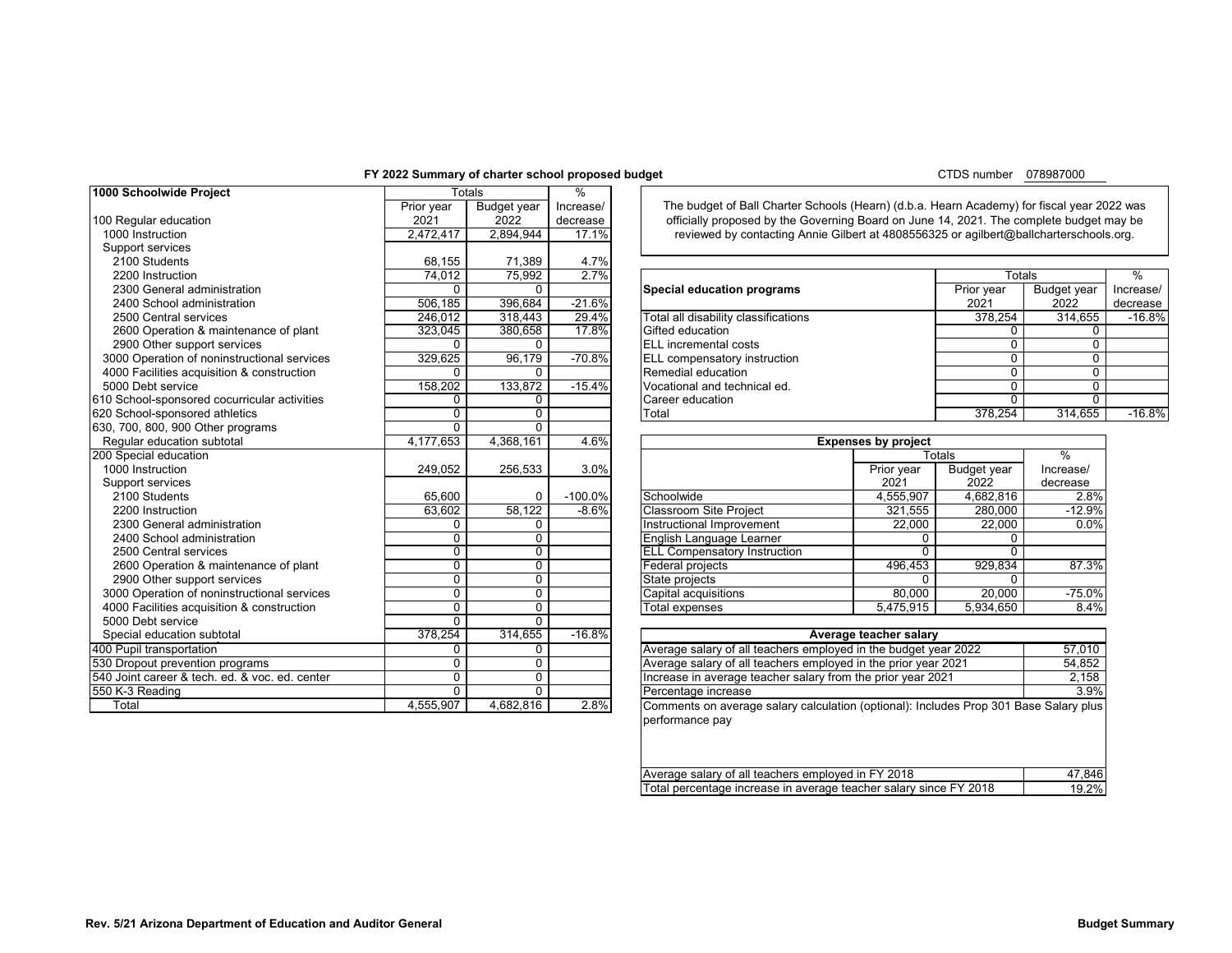<span id="page-1-0"></span>

| <b>Charter school</b> | Ball Charter Schools (Hearn)<br>Charter name<br>Hearn Academy                                                                      | Maricopa<br><b>CTDS number</b><br>078987000<br>County                                                                                                                                                                                                                                                                                                                                                                                                                                                                                                                 |
|-----------------------|------------------------------------------------------------------------------------------------------------------------------------|-----------------------------------------------------------------------------------------------------------------------------------------------------------------------------------------------------------------------------------------------------------------------------------------------------------------------------------------------------------------------------------------------------------------------------------------------------------------------------------------------------------------------------------------------------------------------|
|                       | d.b.a. (as applicable)                                                                                                             |                                                                                                                                                                                                                                                                                                                                                                                                                                                                                                                                                                       |
|                       | FY 2022                                                                                                                            | 1. Total budgeted revenues for fiscal year 2021<br>5,787,367<br>£.                                                                                                                                                                                                                                                                                                                                                                                                                                                                                                    |
|                       | <b>State of Arizona</b>                                                                                                            | 2. Estimated revenues by source for fiscal year 2022<br>Local<br>1000<br>182,360                                                                                                                                                                                                                                                                                                                                                                                                                                                                                      |
|                       | <b>Charter School Annual Budget</b>                                                                                                | 2000<br>Intermediate<br>3000<br>4,809,179<br>State                                                                                                                                                                                                                                                                                                                                                                                                                                                                                                                    |
|                       | Adopted<br>Version                                                                                                                 | 929,834<br>Federal<br>4000<br>5,921,373<br><b>TOTAL</b>                                                                                                                                                                                                                                                                                                                                                                                                                                                                                                               |
|                       | By the Governing Board                                                                                                             | Charter school contact employee:<br>Annie Gilbert<br>Email: agilbert@ballcharterschools.org<br>480-855-6325<br>Telephone:                                                                                                                                                                                                                                                                                                                                                                                                                                             |
|                       | We hereby certify that the budget for the school year 2022 was<br>Proposed<br>June 14, 2021<br>July 12, 2021<br>Adopted<br>Revised | The FY 2022 budget file for the version described at left will be uploaded<br>through the Common Logon on ADE's website by<br>July 13, 2021<br>Type the date as MM/DD/YYYY                                                                                                                                                                                                                                                                                                                                                                                            |
|                       | Date                                                                                                                               | School official signature<br>School official signature                                                                                                                                                                                                                                                                                                                                                                                                                                                                                                                |
|                       |                                                                                                                                    | Annie Gilbert<br><b>Ted Traud</b><br>School official (typed name)<br>School official (typed name)                                                                                                                                                                                                                                                                                                                                                                                                                                                                     |
|                       |                                                                                                                                    |                                                                                                                                                                                                                                                                                                                                                                                                                                                                                                                                                                       |
|                       |                                                                                                                                    | Average teacher salary (A.R.S. §15-189.05)<br>Check box if the school is new and will begin operations in FY 2022.<br>1. Average salary of all teachers employed in budget year 2022<br>57,010<br>2. Average salary of all teachers employed in prior year 2021<br>54,852<br>3. Increase in average teacher salary from the prior year 2021<br>2,158<br>4. Percentage increase<br>3.9%<br>Comments on average salary calculation (optional): Includes Prop 301 Base Salary plus<br>performance pay<br>5. Average salary of all teachers employed in FY 2018<br>47,846 |
|                       | Signed<br>Title                                                                                                                    | 6. Total percentage increase in average teacher salary since FY 2018<br>19.2%                                                                                                                                                                                                                                                                                                                                                                                                                                                                                         |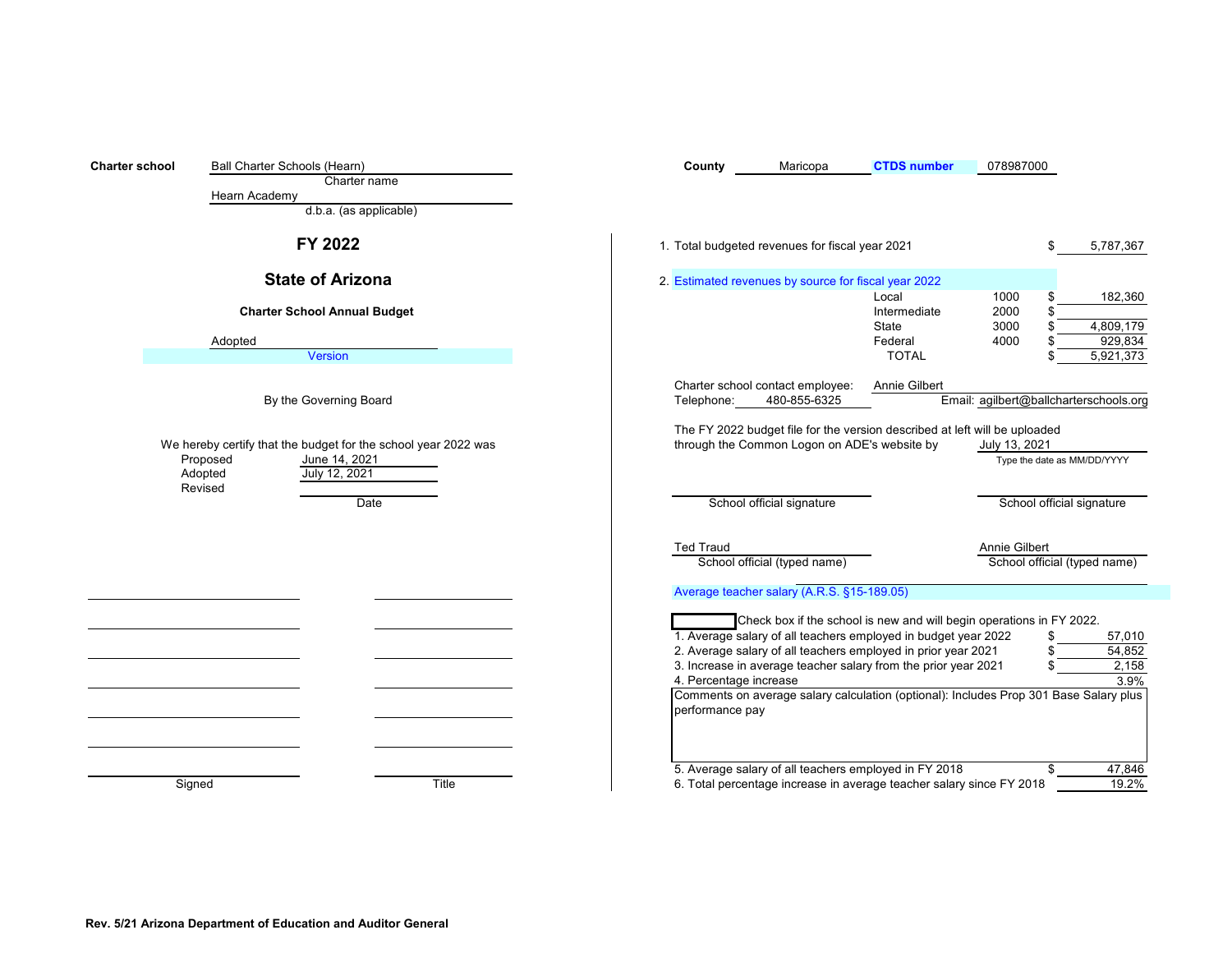# **Rev. 5/21 Arizona Department of Education and Auditor General Charter Contacts**

Charter school <u>Ball Charter Schools (Hearn) County Maricopa CTDS number 078987000</u>

# **[C](#page-15-1)harter contact information**

|                                                      | Prefix | First name   | Last name  | Email address                     | Telephone number |
|------------------------------------------------------|--------|--------------|------------|-----------------------------------|------------------|
| Charter Representative                               |        | Annie        | Gilbert    | agilbert@ballcharterschools.org   | 480-855-6325     |
| Charter Representative                               |        | Ted          | Traud      | ttraud@ballcharterschools.org     | 602-896-9160     |
| <b>Executive Assistant to Charter Representative</b> |        |              |            |                                   |                  |
| Business Manager                                     |        | Annie        | Gilbert    | agilbert@ballcharterschools.org   | 480-855-6325     |
| <b>Business Consultant</b>                           |        |              |            |                                   |                  |
| AzEDS/ADM Data Coordinator                           |        | <b>Betty</b> | Pimental   | bpimental@ballcharterschools.org  |                  |
| SPED Data Coordinator                                |        | Parker       | Galope     | pgalope@ballcharterschools.org    |                  |
| Poverty Coordinator                                  |        | Mary         | Kennedy    | mkennedy@ballcharterschools.org   | 602-896-9160     |
| Assessments Coordinator                              |        | Mary         | Kennedy    | mkennedy@ballcharterschools.org   | 602-896-9160     |
| Curriculum Coordinator                               |        | Mary         | Kennedy    | mkennedy@ballcharterschools.org   | 602-896-9160     |
| Information Technology (IT) Director                 |        | Scott        | Hunsaker   | shunsaker@ballcharterschools.org  | 480-855-6325     |
| Governing Board Member                               |        | John         | Huppenthal | huppenthal@ballcharterschools.org | 602-896-9160     |
| Governing Board Member                               |        | Mike         | Sobieski   | msobieski@ballcharterschools.org  | 602-896-9160     |
| Governing Board Member                               |        | Kyle         | Malcomson  | kmalcomson@ballcharterschools.org | 602-896-9160     |
| Governing Board Member                               |        | Sarah        | Pinger     | spinger@ballcharterschools.org    | 602-896-9160     |
| Governing Board Member                               |        | Jane         | Vert       | vert@ballcharterschools.org       | 602-896-9160     |
| Governing Board Member                               |        |              |            |                                   |                  |
| Governing Board Member                               |        |              |            |                                   |                  |
| Governing Board Member                               |        |              |            |                                   |                  |
| Governing Board Member                               |        |              |            |                                   |                  |
|                                                      |        |              |            |                                   |                  |

Student Information System (SIS) Vendor

Accounting Information System

Is the Charter exempt from the Uniform System of Financial Records for Charter Schools (USFRCS)?

Charter's website address hearnacademy.org

Select from drop-down PowerSchool (PowerSchool)

Quickbooks Enterprise

Yes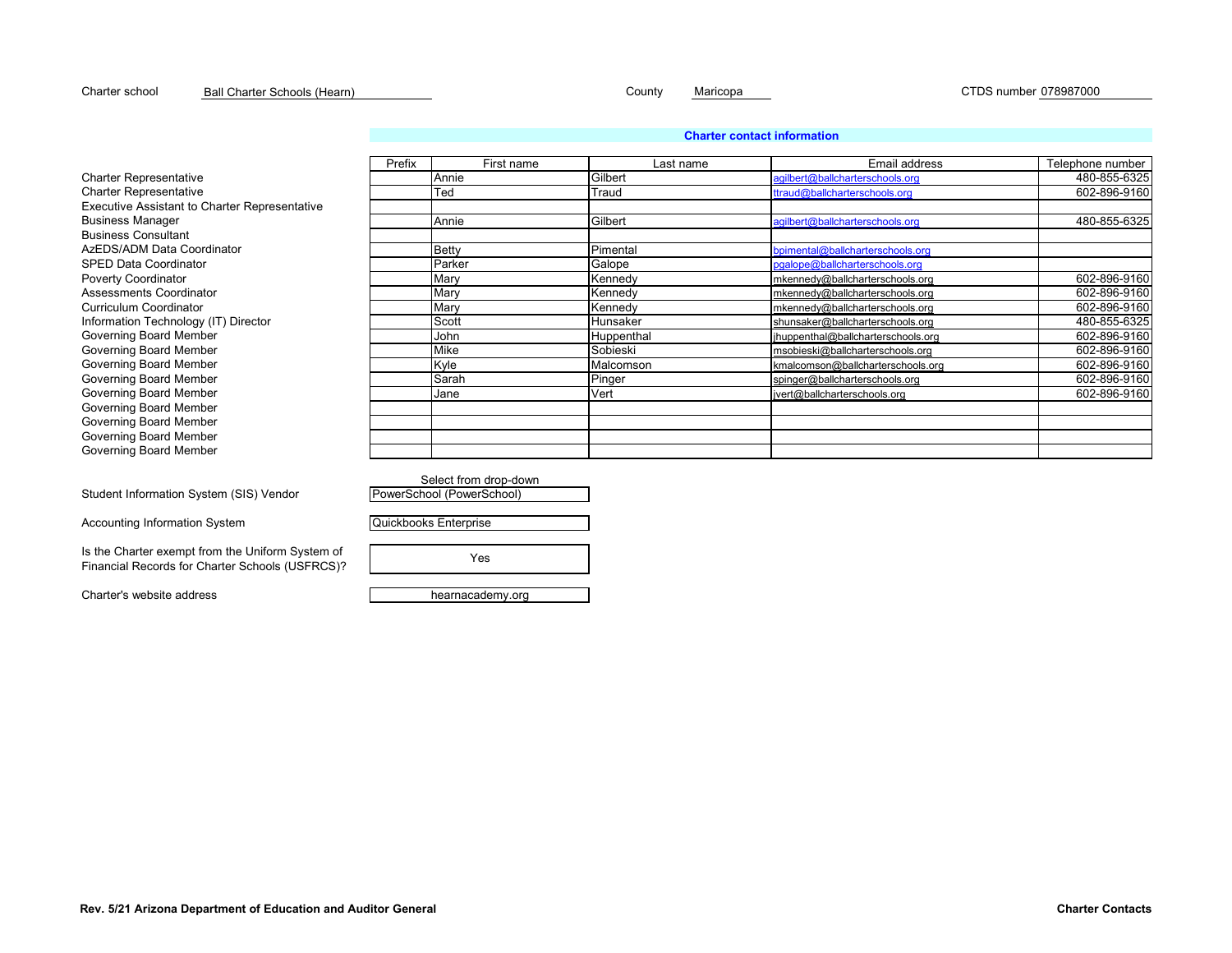<span id="page-3-0"></span>

| Charter school<br>Ball Charter Schools (Hearn)               |                 |                 |                 | County         | Maricopa        |          |                | CTDS number    | 078987000      |     |
|--------------------------------------------------------------|-----------------|-----------------|-----------------|----------------|-----------------|----------|----------------|----------------|----------------|-----|
|                                                              |                 |                 |                 | Purchased      |                 |          | Totals         |                |                |     |
| Expenses                                                     |                 |                 | <b>Employee</b> | services       |                 |          | Prior          | <b>Budget</b>  | %              |     |
|                                                              |                 | <b>Salaries</b> | benefits        | 6300, 6400,    | <b>Supplies</b> | Other    | year           | year           | Increase/      |     |
| 1000 Schoolwide Project and 1500-1999 Other Special Projects |                 | 6100            | 6200            | 6500           | 6600            | 6800     | 2021           | 2022           | decrease       |     |
| 100 Regular education                                        |                 |                 |                 |                |                 |          |                |                |                |     |
| 1000 Instruction                                             | $\mathbf{1}$    | 2,009,857       | 695,087         |                | 190,000         |          | 2,472,417      | 2,894,944      | 17.1% 1.       |     |
| Support services                                             |                 |                 |                 |                |                 |          |                |                |                |     |
| 2100 Students                                                | 2.              | 51,928          | 17,461          |                | 2,000           |          | 68,155         | 71,389         | 4.7% 2.        |     |
| 2200 Instruction                                             |                 | 57,270          | 18,722          |                |                 |          | 74,012         | 75,992         | $2.7\%$ 3.     |     |
| 2300 General administration                                  |                 |                 |                 |                |                 |          | $\mathbf{0}$   | $\Omega$       |                |     |
| 2400 School administration                                   |                 | 235,883         | 82,801          | 5,000          | 20,000          | 53,000   | 506,185        | 396,684        | $-21.6\%$ 5.   |     |
| 2500 Central services                                        | 6               | 196,501         | 59,418          | 50,524         | 12,000          |          | 246,012        | 318,443        | 29.4% 6.       |     |
| 2600 Operation & maintenance of plant                        |                 | 32,746          | 13,247          | 234,665        | 100,000         |          | 323,045        | 380,658        | 17.8% 7.       |     |
| 2900 Other support services                                  |                 |                 |                 |                |                 |          | $\Omega$       | 0              |                | 8.  |
| 3000 Operation of noninstructional services                  | 9.              | 64,720          | 19,483          |                | 11,976          |          | 329,625        | 96,179         | $-70.8\%$ 9.   |     |
| 4000 Facilities acquisition & construction                   | 10.             |                 |                 |                |                 |          | $\Omega$       | 0              |                | 10. |
| 5000 Debt service                                            | 11.             |                 |                 |                |                 | 133,872  | 158,202        | 133,872        | $-15.4\%$ 11.  |     |
| 610 School-sponsored cocurricular activities                 | 12.             |                 |                 |                |                 |          | $\Omega$       | 0              |                | 12. |
| 620 School-sponsored athletics                               | 13.             |                 |                 |                |                 |          | $\mathbf{0}$   | $\Omega$       |                | 13. |
| 630, 700, 800, 900 Other programs                            | 14              |                 |                 |                |                 |          | $\Omega$       | $\Omega$       |                | 14. |
| Subtotal (lines 1-14)                                        | 15.             | 2,648,905       | 906,219         | 290,189        | 335,976         | 186,872  | 4,177,653      | 4,368,161      | 4.6% 15.       |     |
| 200 Special education                                        |                 |                 |                 |                |                 |          |                |                |                |     |
| 1000 Instruction                                             | 16.             | 171,635         | 60,898          | 20,000         | 2,000           | 2,000    | 249,052        | 256,533        | 3.0% 16.       |     |
| Support services                                             |                 |                 |                 |                |                 |          |                |                |                |     |
| 2100 Students                                                | 17 <sub>2</sub> |                 |                 |                |                 |          | 65,600         | $\mathbf 0$    | $-100.0\%$ 17. |     |
| 2200 Instruction                                             | 18.             | 44,546          | 13,576          |                |                 |          | 63,602         | 58,122         | $-8.6\%$ 18.   |     |
| 2300 General administration                                  | 19.             |                 |                 |                |                 |          | $\mathbf 0$    | $\Omega$       |                | 19. |
| 2400 School administration                                   | 20.             |                 |                 |                |                 |          | $\overline{0}$ | $\overline{0}$ |                | 20. |
| 2500 Central services                                        | 21              |                 |                 |                |                 |          | $\overline{0}$ | 0              |                | 21. |
| 2600 Operation & maintenance of plant                        | 22              |                 |                 |                |                 |          | $\Omega$       | 0              |                | 22. |
| 2900 Other support services                                  | 23.             |                 |                 |                |                 |          | $\overline{0}$ | $\mathbf 0$    |                | 23. |
| 3000 Operation of noninstructional services                  | 24              |                 |                 |                |                 |          | $\Omega$       | $\Omega$       |                | 24. |
| 4000 Facilities acquisition & construction                   | 25.             |                 |                 |                |                 |          | $\mathbf 0$    | 0              |                | 25. |
| 5000 Debt service                                            | 26.             |                 |                 |                |                 |          | $\overline{0}$ | $\overline{0}$ |                | 26. |
| Subtotal (lines 16-26)                                       | 27.             | 216,181         | 74,474          | 20,000         | 2,000           | 2,000    | 378,254        | 314,655        | $-16.8\%$ 27.  |     |
| 400 Pupil transportation                                     | 28.             |                 |                 |                |                 |          | $\mathbf 0$    | 0              |                | 28. |
| 530 Dropout prevention programs                              | 29.             |                 |                 |                |                 |          | $\overline{0}$ | $\Omega$       |                | 29. |
| 540 Joint career & technical ed. & vocational ed. center     | 30.             |                 |                 |                |                 |          | $\mathbf 0$    | $\mathbf 0$    |                | 30. |
| 550 K-3 Reading                                              | 31              |                 |                 |                |                 |          | $\overline{0}$ | $\overline{0}$ |                | 31. |
| Subtotal (lines 15 and 27-31)                                | 32.             | 2.865.086       | 980.693         | 310.189        | 337.976         | 188.872  | 4.555.907      | 4.682.816      | 2.8% 32.       |     |
| 1010 Classroom Site Project (from page 3, line 6)            | 33.             | 180,320         | 77,280          | 22,400         | 0               |          | 321,555        | 280,000        | $-12.9\%$ 33.  |     |
| 1020 Instructional Improvement Project (from page 2, line 5) | 34.             |                 |                 |                |                 |          | 22,000         | 22,000         | $0.0\%$ 34.    |     |
| 1071 English Language Learner Project (from page 4, line 11) | 35.             | 0               | 0               | 0              | 0               | 0        | 0              | 0              |                | 35. |
| 1072 Compensatory Instruction Project (from page 4, line 22) | 36.             | $\overline{0}$  | $\Omega$        | $\overline{0}$ | $\overline{0}$  | $\Omega$ | $\overline{0}$ | $\Omega$       |                | 36. |
| 1100-1499 Federal and State projects (from page 2, line 33)  | $\overline{37}$ |                 |                 |                |                 |          | 496,453        | 929,834        | 87.3% 37.      |     |
| Total (lines 32-37)                                          | 38.             | 3,045,406       | 1,057,973       | 332,589        | 337,976         | 188,872  | 5,395,915      | 5,914,650      | $9.6\%$ 38.    |     |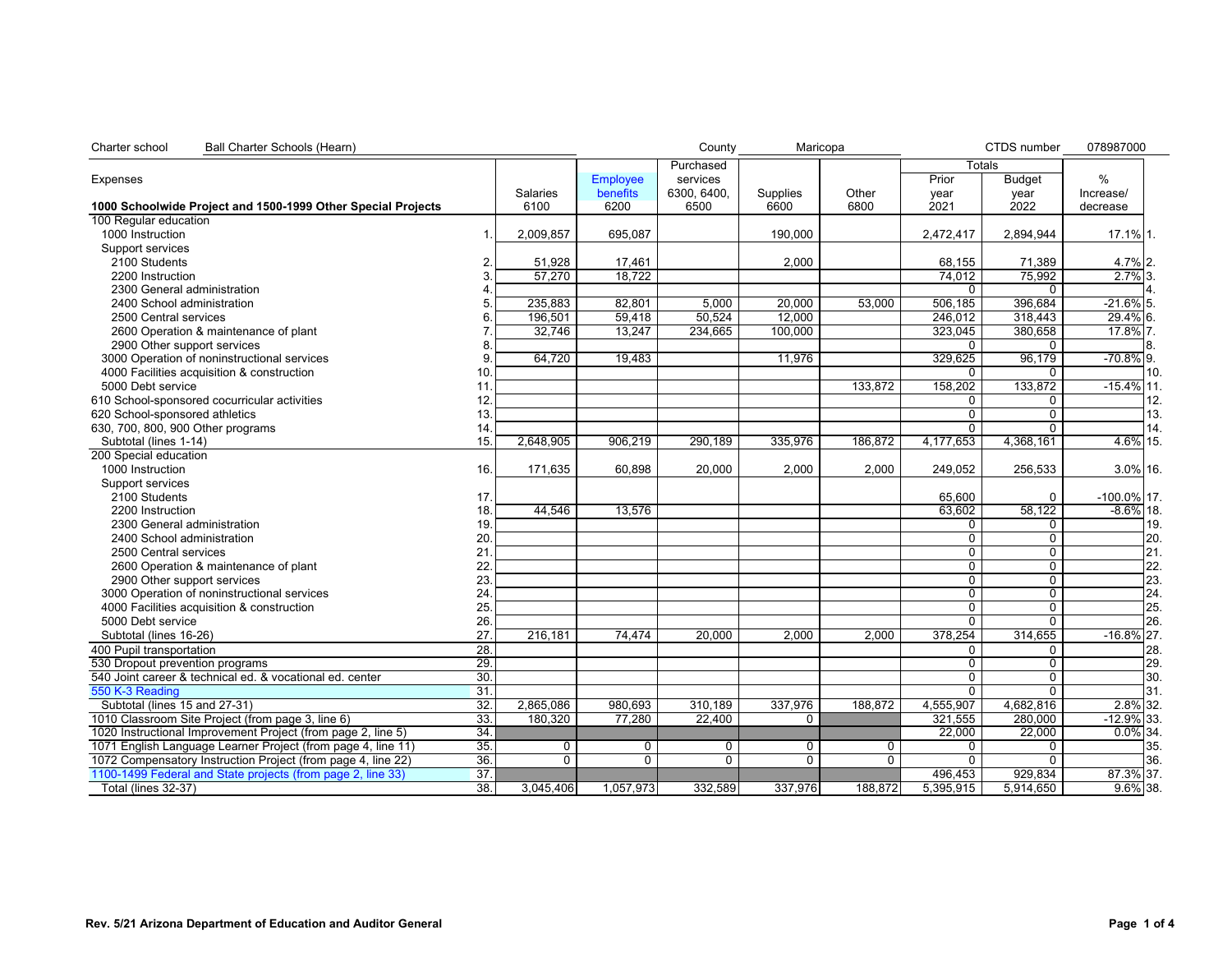### <span id="page-4-0"></span>Charter school Ball Charter Schools (Hearn) **Charter Schools (Hearn**) **County County County** Maricopa CTDS number 078987000 Ball Charter Schools (Hearn)

### **[F](#page-16-1)ederal and State projects**

|                                                          |             |             |                    |                                                                              |              |                | Program 200                  | Program 200  |                |
|----------------------------------------------------------|-------------|-------------|--------------------|------------------------------------------------------------------------------|--------------|----------------|------------------------------|--------------|----------------|
|                                                          | Prior year  | Budget year |                    |                                                                              |              |                | prior year                   | budget year  |                |
| 1100-1399 Federal projects                               | 2021        | 2022        |                    |                                                                              |              |                | 2021                         | 2022         |                |
| 1. 1100-1130 ESEA Title I-Helping Disadvantaged Children | 222,006     | 185,331 1.  |                    | 1. Total all disability classifications                                      |              |                | 378,254                      | $314,655$ 1. |                |
| 2. 1140-1150 ESEA Title II-Prof. Dev. And Technology     | 15.609      | 20.663 2.   |                    | 2. Gifted education                                                          |              |                | $\Omega$                     |              |                |
| 3. 1160 ESEA Title IV-21st Century Schools               | 17,290      | 14,728 3.   |                    | 3. ELL incremental costs                                                     |              |                | 0                            |              | 3.             |
| 4. 1170-1180 ESEA Title V-Promote Informed Parent Choice | $\mathbf 0$ |             |                    | 4. ELL compensatory instruction                                              |              |                | 0                            |              |                |
| 5. 1190 ESEA Title III-Limited Eng. & Immigrant Students | $\mathbf 0$ |             | 5.                 | 5. Remedial education                                                        |              |                | 0                            |              | 5.             |
| 6. 1200 ESEA Title VII-Indian Education                  | $\mathbf 0$ |             | 6.                 | 6. Vocational and technical ed.                                              |              |                | 0                            |              | 6.             |
| 7. 1210 ESEA Title VI-Flexibility and Accountability     | $\mathbf 0$ |             |                    | 7. Career education                                                          |              |                | $\Omega$                     |              |                |
| 8. 1220 IDEA, Part B                                     | 100.171     | 105,665     | 18.                | 8. Total (lines 1-7)                                                         |              |                | 378,254                      | $314,655$ 8. |                |
| 9. 1230 Johnson-O'Malley                                 | 0           |             | 9.                 |                                                                              |              |                |                              |              |                |
| 10. 1240 Workforce Investment Act                        | $\mathbf 0$ |             | 10.                | 9. Expenses budgeted for transporting students with disabilities (as defined |              |                |                              |              | 9.             |
| 11. 1250 AEA-Adult Education                             | $\mathbf 0$ |             | 11.                | in A.R.S. §15-761) unique to the IEP                                         |              |                |                              |              |                |
| 12. 1260-1270 Vocational Education-Basic Grants          | $\mathbf 0$ |             | 12.                |                                                                              |              |                |                              |              |                |
| 13. 1280 ESEA Title X-Homeless Education                 | $\mathbf 0$ |             | 13.                | <b>Instructional Improvement Project</b>                                     |              |                |                              |              |                |
| 14. 1290 Medicaid Reimbursement                          | $\mathbf 0$ |             | 14.                | Indicate amounts budgeted in Project 1020 for the following:                 |              |                |                              |              |                |
| 15. 1300 Charter School Implementation Proj. (Stimulus)  | $\mathbf 0$ |             | 15.                |                                                                              |              |                | Prior year                   | Budget year  |                |
| 16.13<br>Impact Aid                                      | $\Omega$    |             | 16.                |                                                                              |              |                | 2021                         | 2022         |                |
| 17. 1310-1399 Other Federal Projects                     | 141.377     | 603.447     | ٦17.               | 1. Teacher compensation increases                                            |              |                | 11,000                       | 11,000       |                |
| 18. Total federal projects (lines 1-17)                  | 496,453     | 929,834 18. |                    | 2. Class size reduction                                                      |              |                | 0                            |              |                |
| 1400-1499 State projects                                 |             |             |                    | 3. Dropout prevention programs                                               |              |                | $\Omega$                     |              | 3              |
| 19, 1400 Vocational Education                            | 0           |             | 19.                | 4. Instructional improvement programs                                        |              |                | 11,000                       | 11,000       | $\overline{4}$ |
| 20. 1410 Early Childhood Block Grant                     | $\mathbf 0$ |             | 20.                | 5. Total Instructional Improvement (lines 1-4)                               |              |                | 22.000                       | 22,000       |                |
| 21. 1420 Extended School Year-Pupils with Disabilities   | $\Omega$    |             | 21.                |                                                                              |              |                |                              |              |                |
| 22. 1425 Adult Basic Education                           | $\mathbf 0$ |             | 22.                | Proposed ratios for                                                          |              |                | Selected expenses by type    |              |                |
| 23. 1430 Chemical Abuse Prevention Programs              | $\mathbf 0$ |             | 23.                | special education                                                            |              |                | (Must be included on page 1) |              |                |
| 24. 1435 Academic Contests                               | $\mathbf 0$ |             | 24.                | Teacher-pupil                                                                | 1 to<br>18.0 | Audit services |                              | 10,950       |                |
| 25. 1450 Gifted Education                                | $\Omega$    |             | 25.                | Staff-pupil                                                                  | 12.0<br>1 to |                | Classroom instruction        | 3,151,477    |                |
| 26. 1456 College Credit Exam Incentives                  | $\mathbf 0$ |             | 26.                |                                                                              |              |                |                              |              |                |
| 27. 1457 Results-based Funding                           | $\mathbf 0$ |             | 27.                | State equalization assistance budgeted                                       |              |                |                              |              |                |
| 28. 1460 Environmental Special Plate                     | $\mathbf 0$ |             | 28.                | for food service expenses                                                    |              |                |                              |              |                |
| 29. 1465 Charter School Stimulus Fund                    | $\mathbf 0$ |             | 29.                | Enter the amount of State equalization assistance                            |              |                |                              |              |                |
| <b>Arizona Industry Credentials Incentive</b><br>30.14   | $\mathbf 0$ |             | 30.                | budgeted for food service, function 3100:                                    |              |                |                              | 24,720       |                |
| 31, 1470-1499 Other State Projects                       | $\Omega$    |             | 31.                |                                                                              |              |                |                              |              |                |
| 32. Total State projects (lines 19-31)                   | $\Omega$    |             | $\overline{0}$ 32. | <b>Debt service</b>                                                          |              |                |                              |              |                |
| 33. Total federal and State projects (lines 18 and 32)   | 496.453     | 929,834 33. |                    | Interest 6850                                                                |              |                |                              | 124,848      |                |

| <b>Capital acquisitions</b>                 | Prior year | Budget year |                                                         |
|---------------------------------------------|------------|-------------|---------------------------------------------------------|
| 1. 0181 Intangible assets                   |            |             | <b>Estimated full-time equivalent teachers</b>          |
| 2. 0191 Land and land improvements          |            |             | $[A.R.S. §15-903(E)(2)]$                                |
| 3. 0192 Site improvements                   |            |             | 1. Number of full-time equivalent certified teachers    |
| 4. 0194 Buildings and building improvements | 80.000     | 20.000 4.   | 2. Number of full-time equivalent noncertified teachers |
| 5. 0196 Equipment                           |            |             | 3. Number of full-time equivalent contract teachers     |
| 6. 0198 Construction in progress            |            |             |                                                         |
| 7. Total capital acquisitions (lines 1-6)   | 80.000     | $20,000$ 7. |                                                         |

### 8. Total capital acquisitions, if any, budgeted on lines 1-6 above for the K-3 Reading Program

### **[Special education programs by type](#page-17-0)**

| Special equication programs by type     |             |             |          |
|-----------------------------------------|-------------|-------------|----------|
|                                         | Program 200 | Program 200 |          |
|                                         | prior year  | budget year |          |
|                                         | 2021        | 2022        |          |
| 1. Total all disability classifications | 378.254     | 314,655     |          |
| 2. Gifted education                     | 0           |             |          |
| 3. ELL incremental costs                | 0           |             | 3        |
| 4. ELL compensatory instruction         | O           |             | 14       |
| 5. Remedial education                   | O           |             | 5.       |
| 6. Vocational and technical ed.         | O           |             | <b>6</b> |
| 7. Career education                     | O           |             |          |
| 8. Total (lines 1-7)                    | 378.254     | 314,655     | 18.      |
|                                         |             |             |          |

|  |  | . Teacher compensation increases |  |
|--|--|----------------------------------|--|
|  |  |                                  |  |

- 19. 1400 Vocational Education 0 19. 4. [Instructional improvement programs](#page-18-1) 11,000 11,000 4.
- 20. 5. Total Instructional Improvement (lines 1-4) 21.

| <b>Proposed ratios for</b> |      |      |  |
|----------------------------|------|------|--|
| special education          |      |      |  |
| Feacher-pupil              | 1 to | 18.0 |  |
| Staff-nunil                | 1 to | 12 O |  |

| Prior year<br>2021 | Budget year<br>2022 |   |
|--------------------|---------------------|---|
| 11,000             | 11.000              |   |
|                    |                     | 2 |
|                    |                     | 3 |
| 11,000             | 11,000              | 4 |
| 22.000             | 22.000              | 5 |

| Selected expenses by type    |           |  |  |  |  |  |  |
|------------------------------|-----------|--|--|--|--|--|--|
| (Must be included on page 1) |           |  |  |  |  |  |  |
| Audit services               | 10,950    |  |  |  |  |  |  |
| Classroom instruction        | 3,151,477 |  |  |  |  |  |  |

# 27. **1457 [State equalization assistance budgeted](#page-18-2) 1287**<br>28. **Property Conding Conding 127. Property** assistance budgeted

 $\begin{array}{ccc} 0 & \vert & 8. \end{array}$ 

Redemption of principal and the state of the state of the state of the state of the state of the state of the state of the state of the state of the state of the state of the state of the state of the state of the state of

- 
- 
- 5. 0196 Equipment 0 5. 3. Number of full-time equivalent contract teachers 1.00 3.

|            | , <del>, ,</del> , , , , , |  |
|------------|----------------------------|--|
|            |                            |  |
| Prior year | Budget year                |  |
| 2021       | 2022                       |  |
|            | 36.00                      |  |
|            |                            |  |
|            |                            |  |

### **Rev. 5/21 Arizona Department of Education and Auditor General Page 2 of 4**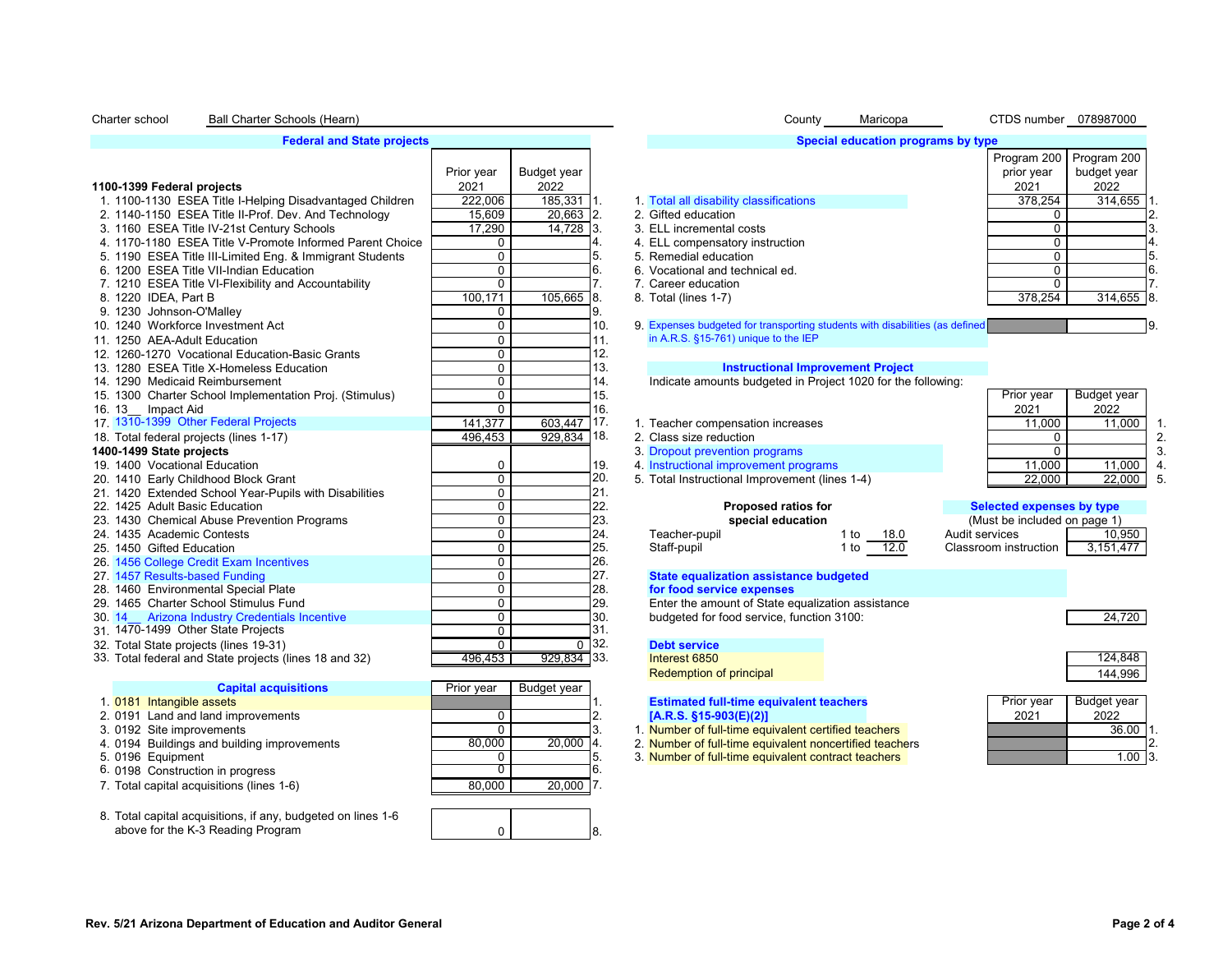<span id="page-5-0"></span>

|                                              |          | Employee | Purchased        |          |            | Totals      |             |
|----------------------------------------------|----------|----------|------------------|----------|------------|-------------|-------------|
| <b>Expenses</b>                              | Salaries | benefits | services         | Supplies | Prior year | Budget year | Increase/   |
|                                              | 6100     | 6200     | 6300, 6400, 6500 | 6600     | 2021       | 2022        | decrease    |
| <b>Classroom Site Project 1010</b>           |          |          |                  |          |            |             |             |
| 1000 Instruction                             | 180.320  | 77.280   |                  |          | 295.831    | 257.600     | $-12.9%1$   |
| 2100 Support services-students               |          |          |                  |          |            |             |             |
| 2200 Support services-instruction            |          |          | 22.400           |          | 25.724     | 22,400      | $-12.9%$ 3. |
| 2300 Support services-general administration |          |          |                  |          |            |             |             |
| 3300 Community services operations           |          |          |                  |          |            |             |             |
| Total Classroom Site Project (lines 1-5)     | 180,320  | 77.280   | 22,400           |          | 321,555    | 280,000     | $-12.9%$ 6. |

[Classroom Site Project 1010 budgeted property payments](#page-19-1)

| issiooni Site Project Tu Tu buddeted property payments |  |
|--------------------------------------------------------|--|
| <b>Property disbursements</b>                          |  |
| Interest 6850                                          |  |
| <b>Redemption of principal</b>                         |  |
|                                                        |  |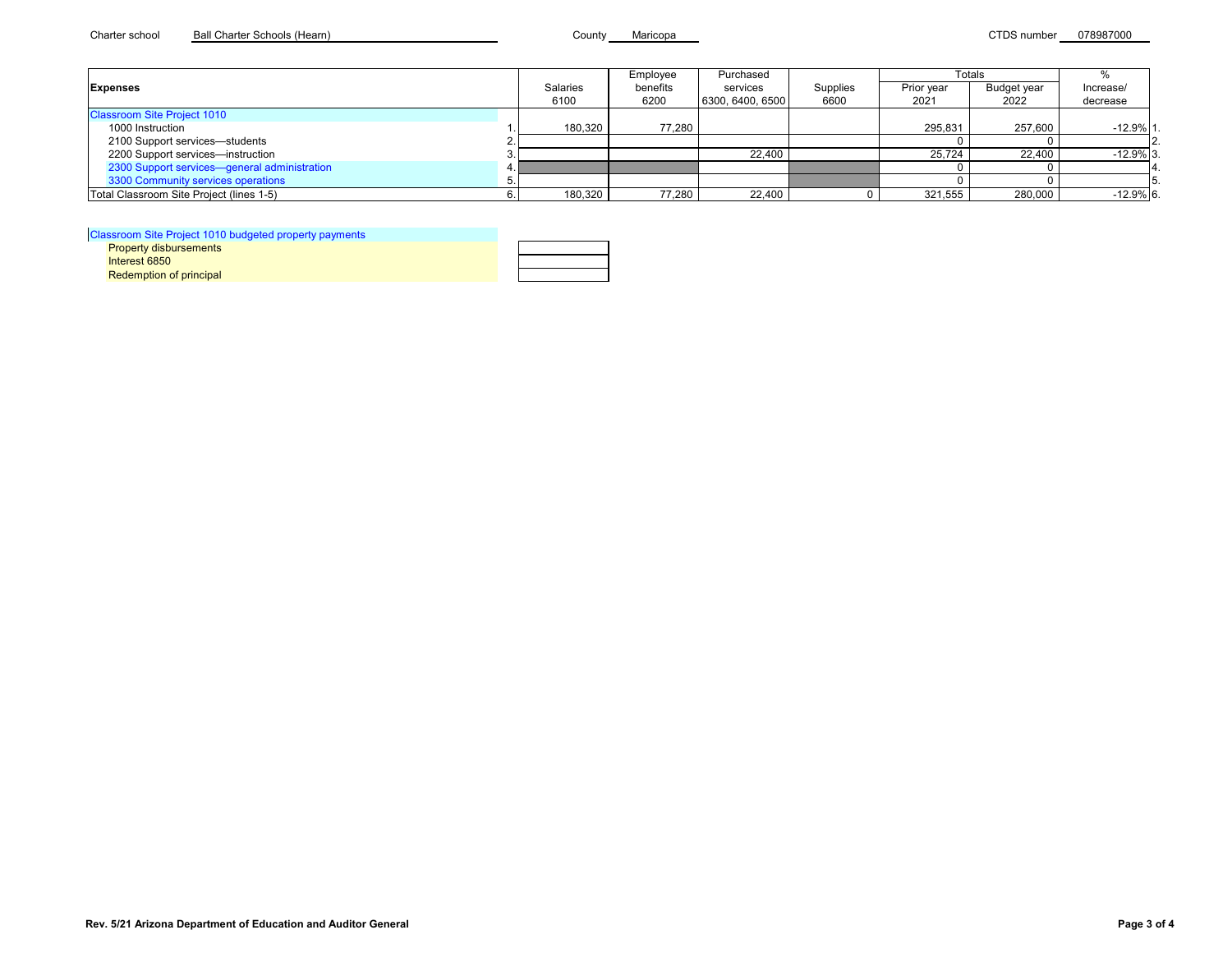|                                                |        |       | Number of     |          |          | Purchased   |          |          |            | Totals      |               |    |
|------------------------------------------------|--------|-------|---------------|----------|----------|-------------|----------|----------|------------|-------------|---------------|----|
|                                                |        |       | personnel     |          | Employee | services    |          |          |            |             | $\frac{0}{0}$ |    |
| <b>Expenses</b>                                |        | Prior | <b>Budget</b> | Salaries | benefits | 6300, 6400, | Supplies | Other    | Prior year | Budget year | Increase/     |    |
|                                                |        | year  | year          | 6100     | 6200     | 6500        | 6600     | 6800     | 2021       | 2022        | decrease      |    |
| English Language Learner Project - 1071        |        |       |               |          |          |             |          |          |            |             |               |    |
| 260 Special education-ELL incremental costs    |        |       |               |          |          |             |          |          |            |             |               |    |
| 1000 Instruction                               |        | 0.00  |               |          |          |             |          |          | 0          | $\Omega$    |               |    |
| Support services                               |        |       |               |          |          |             |          |          |            |             |               |    |
| 2100 Students                                  | $\sim$ | 0.00  |               |          |          |             |          |          | 0          | $\Omega$    |               | 2. |
| 2200 Instruction                               |        | 0.00  |               |          |          |             |          |          |            |             |               |    |
| 2300 General administration                    |        | 0.00  |               |          |          |             |          |          |            |             |               |    |
| 2400 School administration                     | 5.     | 0.00  |               |          |          |             |          |          |            |             |               |    |
| 2500 Central services                          | 6      | 0.00  |               |          |          |             |          |          |            |             |               | 6. |
| 2600 Operation & maintenance of plant          |        | 0.00  |               |          |          |             |          |          |            |             |               |    |
| 2900 Other support services                    | 8      | 0.00  |               |          |          |             |          |          |            |             |               | 8. |
| Program 260 subtotal (lines 1-8)               | 9.     | 0.00  | 0.00          | $\Omega$ | 0        | $\Omega$    | $\Omega$ | 0        | C          |             |               | 9. |
| 430 Pupil Transportation-ELL incremental costs |        |       |               |          |          |             |          |          |            |             |               |    |
| Support services                               |        |       |               |          |          |             |          |          |            |             |               |    |
| 2700 Student transportation                    | 10.    | 0.00  |               |          |          |             |          |          |            |             |               | 10 |
| Total expenses (lines 9 and 10)                | 11.    | 0.00  | 0.00          | $\Omega$ |          | $\Omega$    | $\Omega$ | $\Omega$ | 0          |             |               |    |

|                                                       |     | Number of |           |          |          | Purchased   |          |          |            | Totals      |           |     |
|-------------------------------------------------------|-----|-----------|-----------|----------|----------|-------------|----------|----------|------------|-------------|-----------|-----|
|                                                       |     |           | personnel |          | Employee | services    |          |          |            |             | $\%$      |     |
| <b>Expenses</b>                                       |     | Prior     | Budget    | Salaries | benefits | 6300, 6400, | Supplies | Other    | Prior year | Budget year | Increase/ |     |
|                                                       |     | year      | year      | 6100     | 6200     | 6500        | 6600     | 6800     | 2021       | 2022        | decrease  |     |
| Compensatory Instruction Project - 1072               |     |           |           |          |          |             |          |          |            |             |           |     |
| 265 Special education-ELL compensatory instruction    |     |           |           |          |          |             |          |          |            |             |           |     |
| 1000 Instruction                                      | 12. | 0.00      |           |          |          |             |          |          | 0          |             |           | 12. |
| Support services                                      |     |           |           |          |          |             |          |          |            |             |           |     |
| 2100 Students                                         | 13. | 0.00      |           |          |          |             |          |          |            |             |           | 13. |
| 2200 Instruction                                      | 14. | 0.00      |           |          |          |             |          |          |            |             |           | 14  |
| 2300 General administration                           | 15. | 0.00      |           |          |          |             |          |          |            |             |           | 15. |
| 2400 School administration                            | 16. | 0.00      |           |          |          |             |          |          |            |             |           | 16  |
| 2500 Central services                                 | 17  | 0.00      |           |          |          |             |          |          |            |             |           | 17. |
| 2600 Operation & maintenance of plant                 | 18. | 0.00      |           |          |          |             |          |          |            |             |           | 18  |
| 2900 Other support services                           | 19. | 0.00      |           |          |          |             |          |          |            |             |           | 19. |
| Program 265 subtotal (lines 12-19)                    | 20. | 0.00      | 0.00      |          | 0        |             | $\Omega$ | $\Omega$ | $\Omega$   |             |           | 20. |
| 435 Pupil transportation-ELL compensatory instruction |     |           |           |          |          |             |          |          |            |             |           |     |
| Support services                                      |     |           |           |          |          |             |          |          |            |             |           |     |
| 2700 Student transportation                           | 21. | 0.00      |           |          |          |             |          |          | $\Omega$   |             |           | 21  |
| Total expenses (lines 20 and 21)                      | 22. | 0.00      | 0.00      | 0        | 0        | 0           | 0        |          | 0          |             |           | 22. |

<span id="page-6-0"></span>Charter School County CTDS number Ball Charter Schools (Hearn) Maricopa 078987000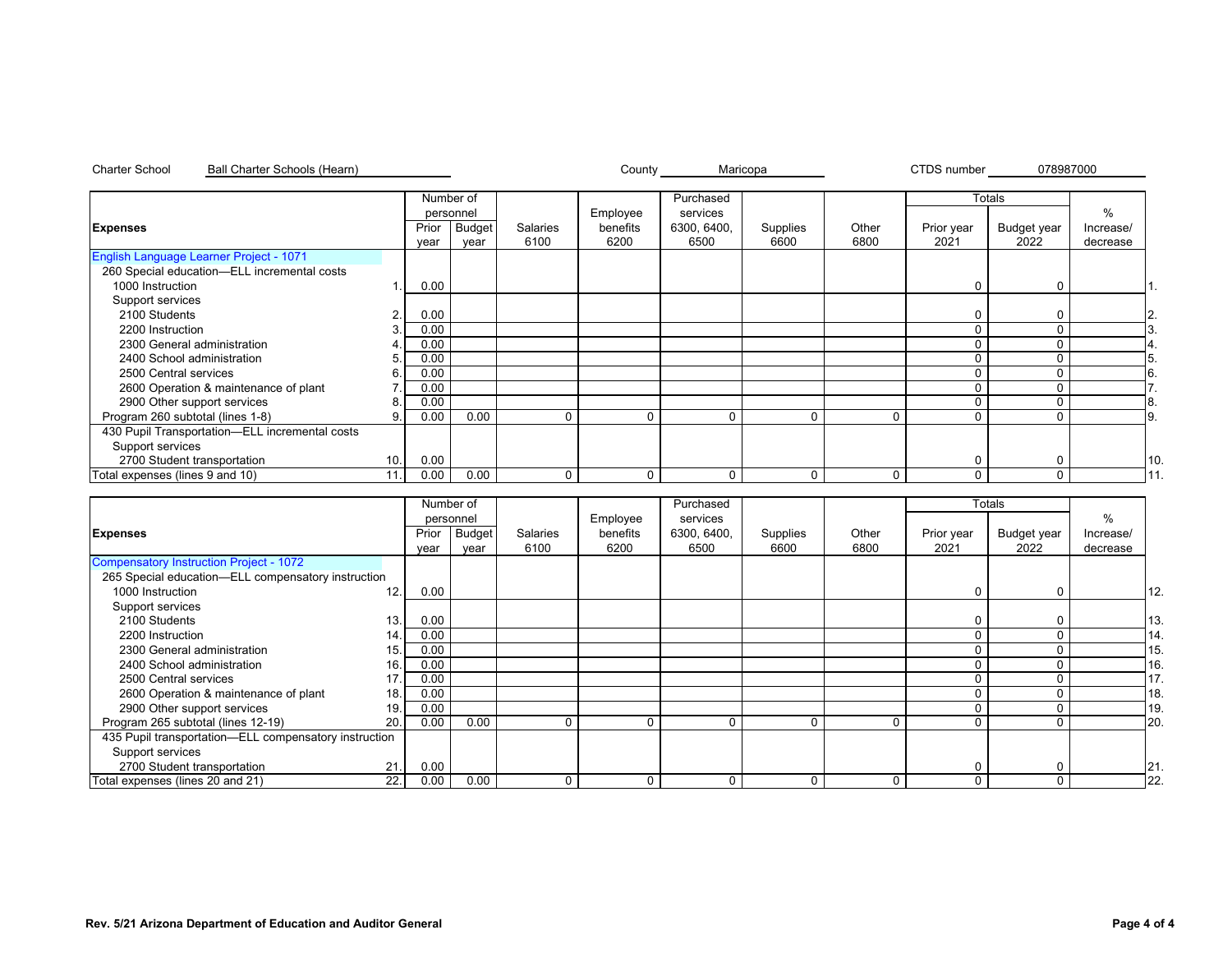Please **uncheck** each box that **does not** apply. Unchecking a box indicates the criteria does not apply to the charter school. If all boxes are unchecked,<br>the small school weight adjustment does not apply to the school.

For any boxes that are checked, please provide the required additional information described. Failure to provide complete and accurate information may<br>result in inaccurate State aid calculations and future corrections/ADM

Charter schools not sponsored by the Arizona State Board for Charter Schools should contact ADE's School Finance payment team by email at SFPaymentTeam@azed.gov.

|  |                                                                                                                                                                                  |                                       | <b>Additional information</b> |
|--|----------------------------------------------------------------------------------------------------------------------------------------------------------------------------------|---------------------------------------|-------------------------------|
|  | The organizational structure or management agreement of your charter holder<br>requires your charter holder or charter school to contract with a specific<br>management company. | No additional information<br>required |                               |
|  | The governing body of your charter holder has identical membership to another<br>charter holder in this State.                                                                   | No additional information<br>required |                               |
|  | Your charter holder is a subsidiary of a corporation that has other subsidiaries<br>that are charter holders in this State.                                                      | No additional information<br>required |                               |
|  | Your charter holder holds more than 1 charter in this State.                                                                                                                     |                                       |                               |

<span id="page-7-0"></span>Individual charter school counts<br>Enter total student counts for the charter school for PSD, K-8, and 9-12 students. Student count must be estimated student counts based on actual<br>registration of students. Actual registrati

| PSD-12 student count        | <b>PSD</b> | K-8         |       |
|-----------------------------|------------|-------------|-------|
| Non-AOI student count       |            | 620,000     |       |
| Full-time AOI student count |            |             |       |
| Part-time AOI student count |            |             |       |
| Total student count         | 0.000      | $620.000 =$ | 0.000 |

<span id="page-7-1"></span>Charter holder total charter school counts (complete only if 1 or more criteria above are checked)<br>Enter total student counts for PSD, K-8, and 9-12 students for an of the charter holder's affiliated charter schools. This

| PSD-12 student count        | PSD               | K-8   | 9-12  |
|-----------------------------|-------------------|-------|-------|
| Non-AOI student count       |                   |       |       |
| Full-time AOI student count |                   |       |       |
| Part-time AOI student count |                   |       |       |
| Total student count         | 0.000<br>$\equiv$ | 0.000 | 0.000 |

**Support level weights (Group B weights) [A.R.S. §§15-943, 15-185 & 15-808]**

Student count add-ons<br>Before the 100th day in session, schools may use estimated student counts based on actual registration of students to determine the add-on weighted<br>counts or counts may be left blank. After the 100th

K-3 and K-3 Reading: ADM20—Summary Adjusted ADM Report

ELL: English Learners (ELL) Students Served in Programs Under A.R.S. §15-754, ELL20—English Language Learner Average Daily Membership Summary Report

Children with Disabilities: SPED20—Special Education Average Daily Membership Summary Report

|                                                       | Non-AOI       | AOI full-time               | AOI part-time |
|-------------------------------------------------------|---------------|-----------------------------|---------------|
|                                                       | student count | student count student count |               |
| 1. K-3 Reading                                        | 233.703       |                             |               |
| $2. K-3$                                              | 233.703       |                             |               |
| 3. English Learners (ELL)                             | 27.226        |                             |               |
| 4. Hearing Impairment (HI)                            |               |                             |               |
| 5. MD-R, A-R, and SID-R (1)                           | 1.000         |                             |               |
| 6. MD-SC, A-SC, and SID-SC (2)                        | 1.000         |                             |               |
| 7. Multiple Disabilities Severe Sensory Impairment    |               |                             |               |
| 8. Orthopedic Impairment (Resource)                   |               |                             |               |
| 9. Orthopedic Impairment (Self Contained)             |               |                             |               |
| 10. Preschool-Severe Delay (P-SD)                     |               |                             |               |
| 11. DD. ED. MIID. SLD. SLI. and OHI (3)               | 60.991        |                             |               |
| 12. Emotional Disability (Private)                    |               |                             |               |
| 13. Moderate Intellectual Disability (MOID)           |               |                             |               |
| 14. Visual Impairment (VI)                            | 0.000         |                             |               |
| 15. Total weighted student count (lines 1 through 14) | 557.623       | 0.000                       | 0.000         |

NOTES:<br>(1) MD-R (Multiple Disabilities-Resource), A-R (Autism-Resource), and SID-R (Severe Intellectual Disability-Resource)<br>(2) MD-SC (Multiple Disabilities-Self-Contained), A-SC (Autism-Self-Contained), and SID-SC (Seve

# **Base support level adjustments [A.R.S. §§15-943 & 15-185]**

1. Check box if the school has been approved to provide 200 days of instruction by ADE.<br>A.R.S. §15-902.04 allows schools that provide 200 days of instruction to increase the base level<br>amount by 5 percent. To be eligible f

2. Decrease for federal and State monies received for M&O purposes<br>Enter the amount received from federal or State agencies for basic maintenance and operation of the<br>school (except for ESEA Title VIII). Do not include fed

In accordance with A.R.S., §15-185(P), the Auditor General has determined that the following federal<br>monies meet the definition of "monies intended for the basic maintenance and operations of the school"<br>(as referred to in

- 1. Indian School Equalization Program entitlements received for:<br>• Instructional costs (basic program, gifted & talented programs, and small school adjustment)<br>• Bilingual instruction costs (supplemental programs–bilingual
- 

School Board Training Fund costs (school board supplement)<br>Indian School Equalization Program entitlements received for boarding costs, dormitory costs, intense<br>residential guidance costs, and pre-kindergarten costs would

2. Administrative cost grant entitlements received.

- 3. FY 2020 nonfederal and it service actual expenses by the computer of Schools must include and it costs for FY 2022 under "Selected expenses by type" on Budget page 2 to<br>create this increase. Enter the amount expended fo
- 4. FY 2020 federal audit service actual expense<br>Enter the amount expended for audit services in FY 2020 from federal monies. Do not include the costs<br>of consulting or other nonaudit services paid to audit firms (e.g., appl
- 5. Adjustment for remote instructional time  $[ARS, S; \S 59501.08, \text{as added by Law 2021, Ch.299, \S 4]$ <br>This line should be left blank for budget adoption. If a school provides instructional time in a remote<br>setting beyond the thresholds

**Increase for allocation of additional funding [2016 Prop 123 & Laws 2015, 1st S.S., Ch.1, §6]**

<span id="page-7-2"></span>1. School's percent of state-wide weighted student count<br>Enter the school's percentage of state-wide weighted student count as reported on page 1 of its most<br>recent Classroom Site Project Detail Report. Classroom Site Proj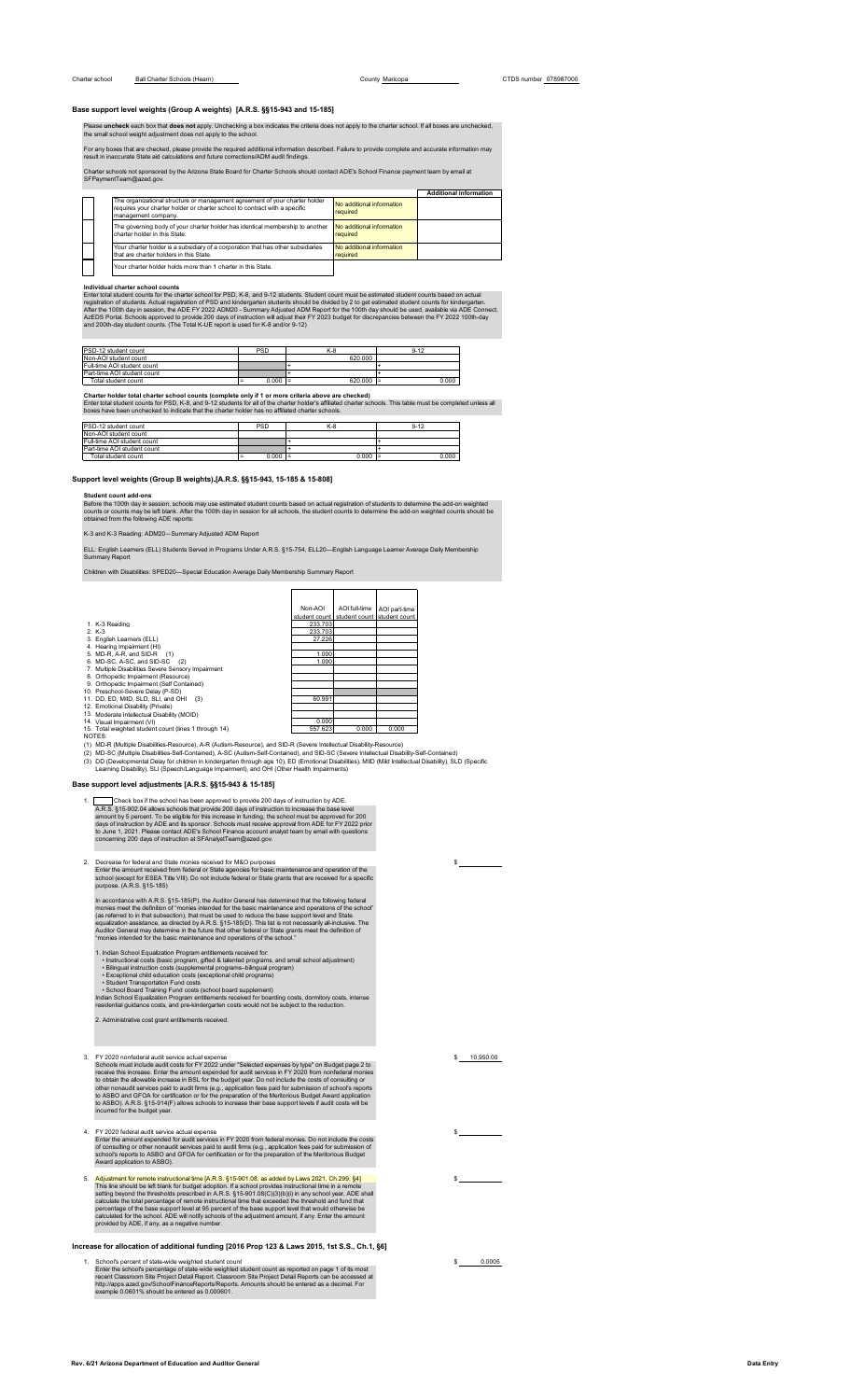# **Base support level weights calculation [A.R.S. §§15-943 and 15-185]**

| Table 1 - Individual charter school counts |     |                 |          |
|--------------------------------------------|-----|-----------------|----------|
| Support level weights to be used for:      |     | K-8             | $9 - 12$ |
| Student count 0.001-99.999                 |     |                 |          |
| Support level weight                       |     | 1.399           | 1.559    |
| Student count 100.000-499.999              |     |                 |          |
| Student count constant                     |     | 500.000         | 500.000  |
| Student count                              |     | 0               | 0        |
| <b>Difference</b>                          | Ξ   | $0.000 =$       | 0.000    |
| Weight adjustment factor                   | x   | $0.0003 \times$ | 0.0004   |
| Support level weight increase              | Ξ   | $0 =$           | 0        |
| Support level weight constant              | +   | $1.278 +$       | 1.398    |
| Support level weight                       | Ξ   | 0               | 0<br>l=  |
| Student count 500.000-599.999              |     |                 |          |
| Student count constant                     |     | 600.000         | 600.000  |
| Student count                              |     | $0 -$           | 0        |
| <b>Difference</b>                          | $=$ | $0.000 =$       | 0.000    |
| Weight adjustment factor                   | х   | $0.0012$ x      | 0.0013   |
| Support level weight increase              | $=$ | $0 =$           |          |
| Support level weight constant              | +   | $1.158 +$       | 1.268    |
| Support level weight                       | Ξ   | O               | 0<br>$=$ |
| Student count 600,000 or more              |     |                 |          |
| Support level weight                       |     | 1.158           | 1.268    |

| Table 2 - Charter holder total charter school counts (only calculated if 1 or more criteria are checked on the Data Entry tab) |                      |            |
|--------------------------------------------------------------------------------------------------------------------------------|----------------------|------------|
| Support level weights to be used for:                                                                                          | K-8                  | $9 - 12$   |
| Student Count 0.001-99.999                                                                                                     |                      |            |
| Support level weight                                                                                                           | 1.399                | 1.559      |
| Student count 100.000-499.999                                                                                                  |                      |            |
| Student count constant                                                                                                         | 500.000              | 500.000    |
| Student count                                                                                                                  | 0                    |            |
| <b>Difference</b>                                                                                                              | $0.000 =$<br>$=$     | 0.000      |
| Weight adjustment factor                                                                                                       | $0.0003 \times$<br>x | 0.0004     |
| Support level weight increase                                                                                                  | Ξ                    | $0 =$<br>n |
| Support level weight constant                                                                                                  | $1.278 +$<br>+       | 1.398      |
| Support level weight                                                                                                           | 0                    | $=$        |
| Student count 500.000-599.999                                                                                                  |                      |            |
| Student count constant                                                                                                         | 600.000              | 600.000    |
| Student count                                                                                                                  | $\Omega$             |            |
| <b>Difference</b>                                                                                                              | $0.000 =$<br>=       | 0.000      |
| Weight adjustment factor                                                                                                       | $0.0012$ x<br>x      | 0.0013     |
| Support level weight increase                                                                                                  | $=$                  | $0 =$      |
| Support level weight constant                                                                                                  | $1.158 +$            | 1.268      |
| Support level weight                                                                                                           | Ξ                    | $0 =$<br>0 |
| Student count 600,000 or more                                                                                                  |                      |            |
| Support level weight                                                                                                           | 1.158                | 1.268      |

# **Support level difference used to calculate small school weight adjustment**

1. Support level weight from Table 1 1.158 0

| 2. Support level weight from Table 2 (based on small school weight eligibility) |       |       |
|---------------------------------------------------------------------------------|-------|-------|
| 3. Difference in support level weight                                           | 0.000 | 0.000 |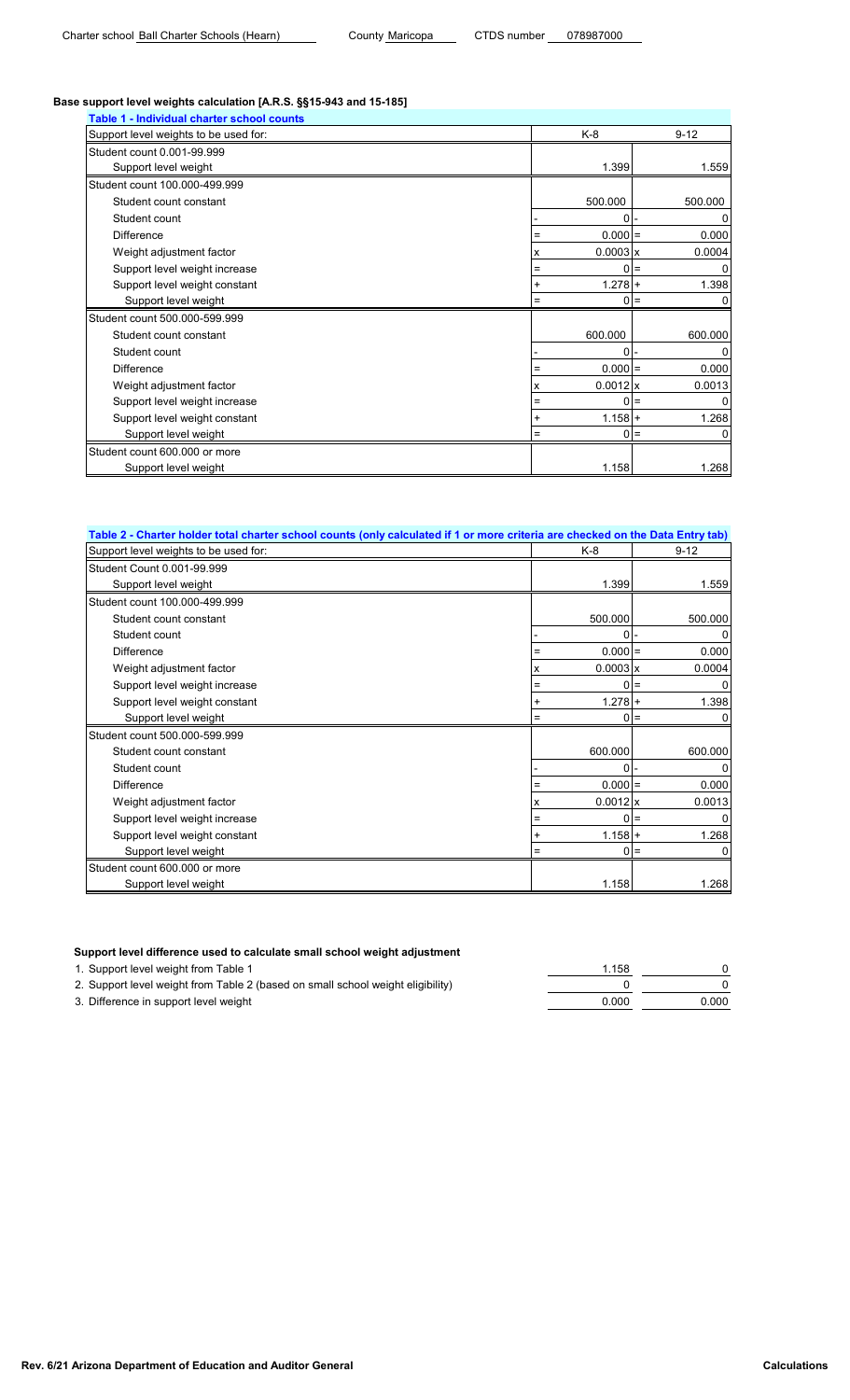# **Small school weight adjustment (shown on CHAR 64-1) K-8 9-12**

- 
- 
- [3.](#page-7-0) PT AOI student count, funded at 85%  $(A.R.S. §15-808(F)(1))$  0.000
- 
- 5. Difference in support level weight weight ount for small school weight adjustment  $\overline{0.000}$   $\overline{0.000}$   $\overline{0.000}$   $\overline{0.000}$   $\overline{0.000}$   $\overline{0.000}$   $\overline{0.000}$   $\overline{0.000}$   $\overline{0.000}$   $\overline{0.000}$   $\overline{0$
- 6. Difference in Group A weighted student count for small school weight adjustment  $\overline{0.000}$  0.000 0.000 0.000 0.000 0.000 0.000 0.000 0.000 0.000 0.000 0.000 0.000 0.000 0.000 0.000 0.000 0.000 0.000 0.000 0.000 0.000
- 7. Adjusted base level amount (A.R.S. §15-901, as amended by Laws 2020, Ch. 49, §2)  $\frac{1}{10}$   $\frac{4,390.65}{0.00}$  \$  $\frac{4,390.73}{0.00}$  8. Reduction to base level amount provided by small school weight (A.R.S. §15-185)
- 8. Reduction to base level amount provided by small school weight (A.R.S. §15-185)  $\overline{\phantom{0}}\$   $\overline{\phantom{0}}\$  0.00  $\overline{\phantom{0}}\$ <br>9. Total K-8 and 9-12 reduction to base support level for small school weight adjustment  $\overline{\$ 9. Total K-8 and 9-12 reduction to base support level for small school weight adjustment  $\overline{\hspace{1.5cm}}$

# [1.](#page-7-0) Non-AOI student count 620.000 0.000 0.000 0.000 0.000 0.000 0.000 0.000 0.000 0.000 0.000 0.000 0.000 0.000 0.000 0.000 0.000 0.000 0.000 0.000 0.000 0.000 0.000 0.000 0.000 0.000 0.000 0.000 0.000 0.000 0.000 0.000 0.0 [2.](#page-7-0) FT AOI student count, funded at 95% (A.R.S. §15-808(F)(1))  $\overline{3.}$  PT AOI student count. funded at 85% (A.R.S. §15-808(F)(1))  $\overline{0.000}$   $\overline{0.000}$   $\overline{0.000}$   $\overline{0.000}$   $\overline{0.000}$ 4. Total unweighted student count 1. The count of the country of the country of the country of the country of the country of the country of the country of the country of the country of the country of the country of the cou

# **Base support level amounts from total K-3 and total K-3 Reading weighted student counts**

A.R.S. §15-211 requires schools to submit a plan to ADE by October 1 for improving the reading proficiency of its pupils in kindergarten programs and grades 1-3. The plan must include a budget for spending monies from both the K-3 and K-3 Reading support level weights. Schools must use monies generated by the K-3 Reading weight only on instructional purposes intended to improve reading proficiency for pupils in kindergarten through 3rd grade with particular emphasis on pupils in kindergarten through 2nd grade. The K-3 Reading weight will only be included in the School's CHAR 55-1 after the School's K-3 Reading Program Plan is approved by the State Board of Education. Contact ADE's Move on When Reading program area with questions at http://www.azed.gov/mowr/

<span id="page-9-0"></span>Total weighted student count

|         | $K-3$  | K-3 Reading |             |           |
|---------|--------|-------------|-------------|-----------|
| Non-AOI | 14.022 | 9.348       |             |           |
| AOI FT* | 0.000  | 0.000       |             |           |
| AOI PT* | 0.000  | 0.000       | $K-3$       | 61.565.69 |
| Total   | 14.022 | 9.348       | K-3 Reading | 41,043.80 |
|         |        |             |             |           |

\*AOI counts shown reflect applicable full-time or part-time funding ratio.

# **Increase for allocation of additional funding [2016 Prop 123 & Laws 2015, 1st S.S., Ch.1, §6]**

2016 Prop 123 and Laws 2015, 1st S.S., Ch.1, §6, provides total additional funding of \$75 million to districts and charter schools on a pro rata basis. The estimated increase in additional funding is provided below. However, actual amounts will vary, and ADE will notify schools of the final amounts. Schools should include these monies in their Schoolwide Project Budget. These monies may be expended for any allowable school purpose.

| . Estimated allocation of additional Prop 123 funding                                    | 37,500.00    |
|------------------------------------------------------------------------------------------|--------------|
|                                                                                          |              |
| Adjusted equalization assistance base (shown on CHAR 64-1)                               |              |
| . Equalization base/assistance (from CHAR55 tab)                                         | 4,509,179.12 |
| 2. Total K-8 and 9-12 reduction to base support level for small school weight adjustment | 0.00         |
| 3. Total                                                                                 | 4.509.179.12 |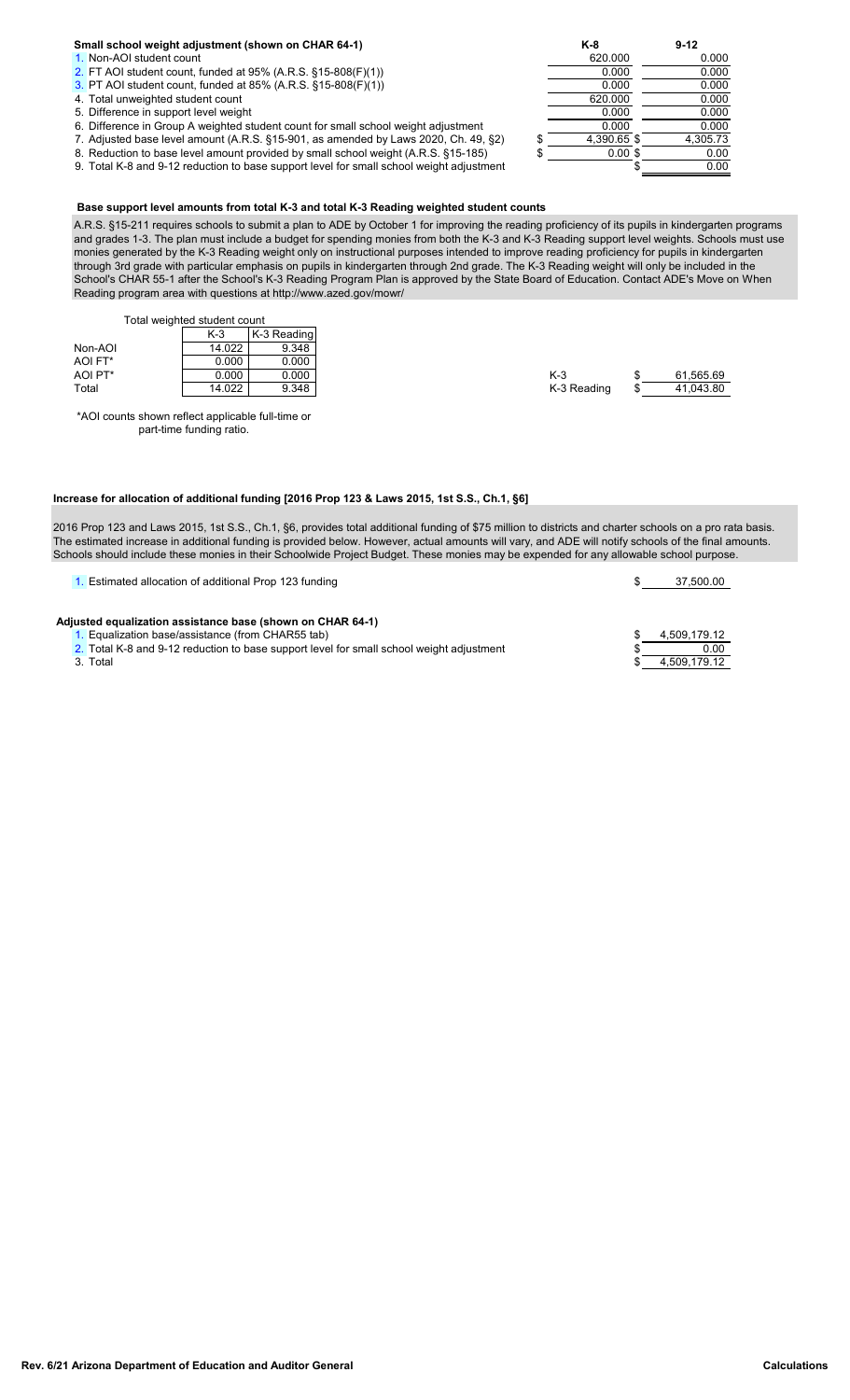### **Charter school** Ball Charter Schools (Hearn) C**ounty** Maricopa CTDS number

# **Basic calculations for equalization assistance for charter schools**

**FY 2022**

| <b>Non-AOI student counts</b>   | PSD   |         | $9 - 12$ | Total   |
|---------------------------------|-------|---------|----------|---------|
| FY 2022 estimated student count | 0.000 | 620,000 | 0.00C    | 620.000 |

|                         |                      |                                    | Support level |          | <b>Weighted student</b> |
|-------------------------|----------------------|------------------------------------|---------------|----------|-------------------------|
| Weighted student counts | <b>Student count</b> |                                    | weiaht        |          | count                   |
| <b>PSD</b>              | 0.000                | ́                                  | .450          | $\equiv$ | 0.000                   |
| $K-8$                   | 620.000              |                                    | .158          | =        | 717.960                 |
| $9 - 12$                | 0.000                | $\overline{\phantom{a}}$<br>$\sim$ | 0.000         | $=$      | 0.000                   |
| <b>Subtotal</b>         | 620.000              |                                    |               |          | 717.960                 |

| Add-ons                     | <b>Estimated</b><br>40th day<br><b>FY 2022 ADM</b> |   | <b>Support level</b><br>weight |                   | <b>Total student</b><br>count add-on |
|-----------------------------|----------------------------------------------------|---|--------------------------------|-------------------|--------------------------------------|
| K-3 Reading                 | 233.703                                            | x | 0.040                          | $=$               | 9.348                                |
| $K-3$                       | 233.703                                            | x | 0.060                          | $=$               | 14.022                               |
| ELL                         | 27.226                                             | x | 0.115                          | $\equiv$          | 3.131                                |
| HI                          | 0.000                                              | x | 4.771                          | $=$               | 0.000                                |
| MD-R, A-R, SID-R            | 1.000                                              | x | 6.024                          | $=$               | 6.024                                |
| MD-SC, A-SC, SID-SC         | 1.000                                              | x | 5.833                          | $\equiv$          | 5.833                                |
| <b>MDSSI</b>                | 0.000                                              | x | 7.947                          | $=$               | 0.000                                |
| OI <sub>R</sub>             | 0.000                                              | x | 3.158                          | $=$               | 0.000                                |
| OI SC                       | 0.000                                              | x | 6.773                          | $\qquad \qquad =$ | 0.000                                |
| P-SD                        | 0.000                                              | x | 3.595                          | $=$               | 0.000                                |
| DD, ED, MIID, SLD, SLI, OHI | 60.991                                             | x | 0.003                          | $=$               | 0.183                                |
| <b>EDP</b>                  | 0.000                                              | x | 4.822                          | $=$               | 0.000                                |
| <b>MOID</b>                 | 0.000                                              | x | 4.421                          | $=$               | 0.000                                |
| VI                          | 0.000                                              | x | 4.806                          | $=$               | 0.000                                |
| Total weighted add-on count |                                                    |   |                                |                   | 38.541                               |

# County Maricopa **CTDS number** 078987000

**Page 1 of 4**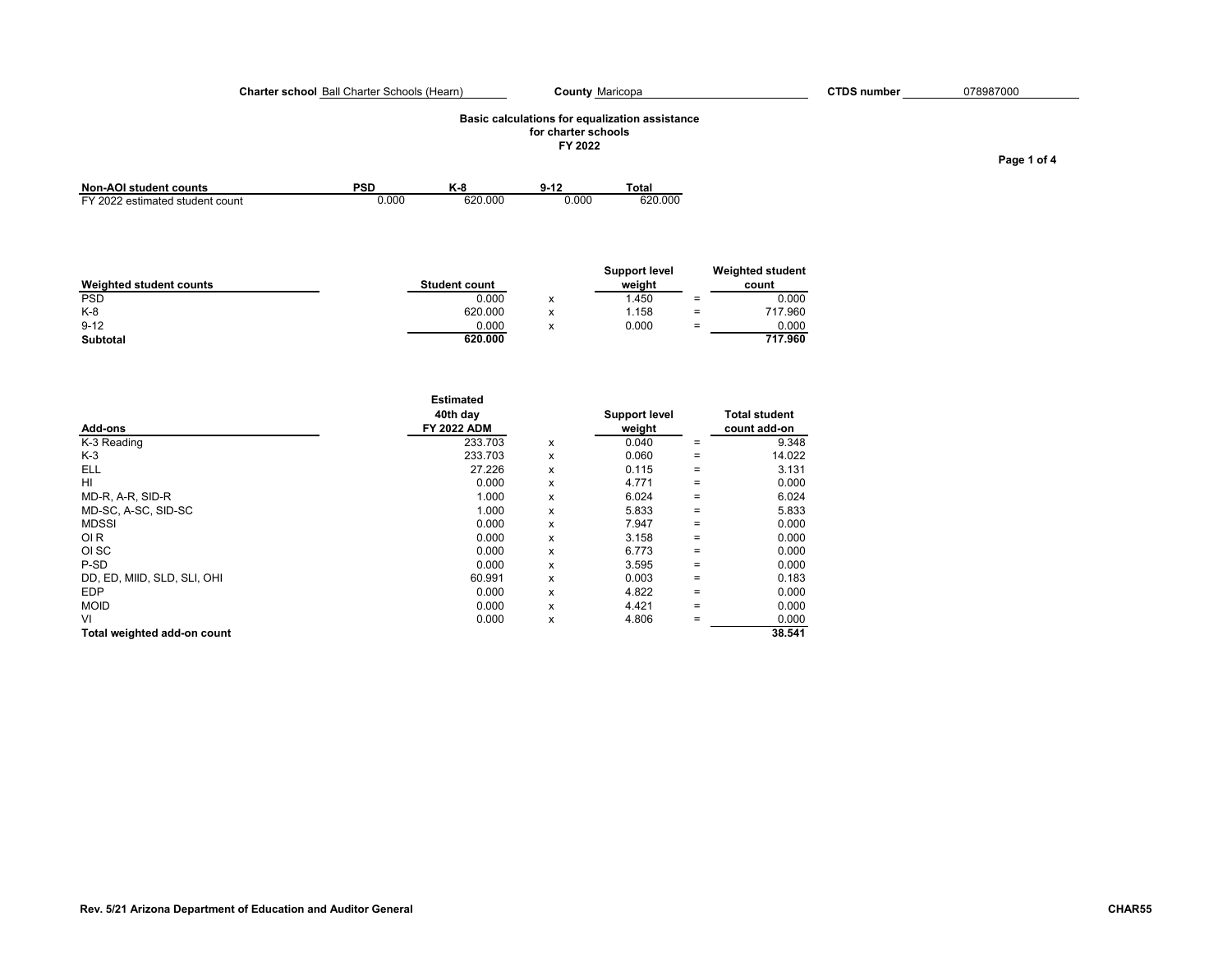## **Basic calculations for equalization assistance for charter schools FY 2022**

| AOI full-time student counts    |       | $9 - 12$ | `otal |
|---------------------------------|-------|----------|-------|
| FY 2022 estimated student count | 0.000 | 0.000    | 0.000 |

|                         |                      |                 | <b>Support level</b> |     | <b>Weighted student</b> |
|-------------------------|----------------------|-----------------|----------------------|-----|-------------------------|
| Weighted student counts | <b>Student count</b> |                 | weiaht               |     | count                   |
| $K-8$                   | 0.000                | $\check{}$<br>^ | 1.158                | $=$ | 0.000                   |
| $9 - 12$                | 0.000                | $\check{}$      | 0.000                | $=$ | 0.000                   |
| <b>Subtotal</b>         | 0.000                |                 |                      |     | 0.000                   |

| Add-ons                     | <b>Estimated</b><br>40th day<br><b>FY 2022 ADM</b> |   | Support level<br>weight |                   | <b>Total student</b><br>count add-on |
|-----------------------------|----------------------------------------------------|---|-------------------------|-------------------|--------------------------------------|
| K-3 Reading                 | 0.000                                              | x | 0.040                   | $=$               | 0.000                                |
| K-3                         | 0.000                                              | x | 0.060                   | $=$               | 0.000                                |
| <b>ELL</b>                  | 0.000                                              | x | 0.115                   | $\equiv$          | 0.000                                |
| HI                          | 0.000                                              | x | 4.771                   | $=$               | 0.000                                |
| MD-R, A-R, SID-R            | 0.000                                              | x | 6.024                   | $=$               | 0.000                                |
| MD-SC, A-SC, SID-SC         | 0.000                                              | x | 5.833                   | $=$               | 0.000                                |
| <b>MDSSI</b>                | 0.000                                              | x | 7.947                   | $=$               | 0.000                                |
| OI <sub>R</sub>             | 0.000                                              | x | 3.158                   | $=$               | 0.000                                |
| OI SC                       | 0.000                                              | x | 6.773                   | $=$               | 0.000                                |
| DD, ED, MIID, SLD, SLI, OHI | 0.000                                              | x | 0.003                   | $\equiv$          | 0.000                                |
| <b>EDP</b>                  | 0.000                                              | x | 4.822                   | $\qquad \qquad =$ | 0.000                                |
| <b>MOID</b>                 | 0.000                                              | x | 4.421                   | $=$               | 0.000                                |
| VI                          | 0.000                                              | x | 4.806                   |                   | 0.000                                |
| Total weighted add-on count |                                                    |   |                         |                   | 0.000                                |

**Page 2 of 4**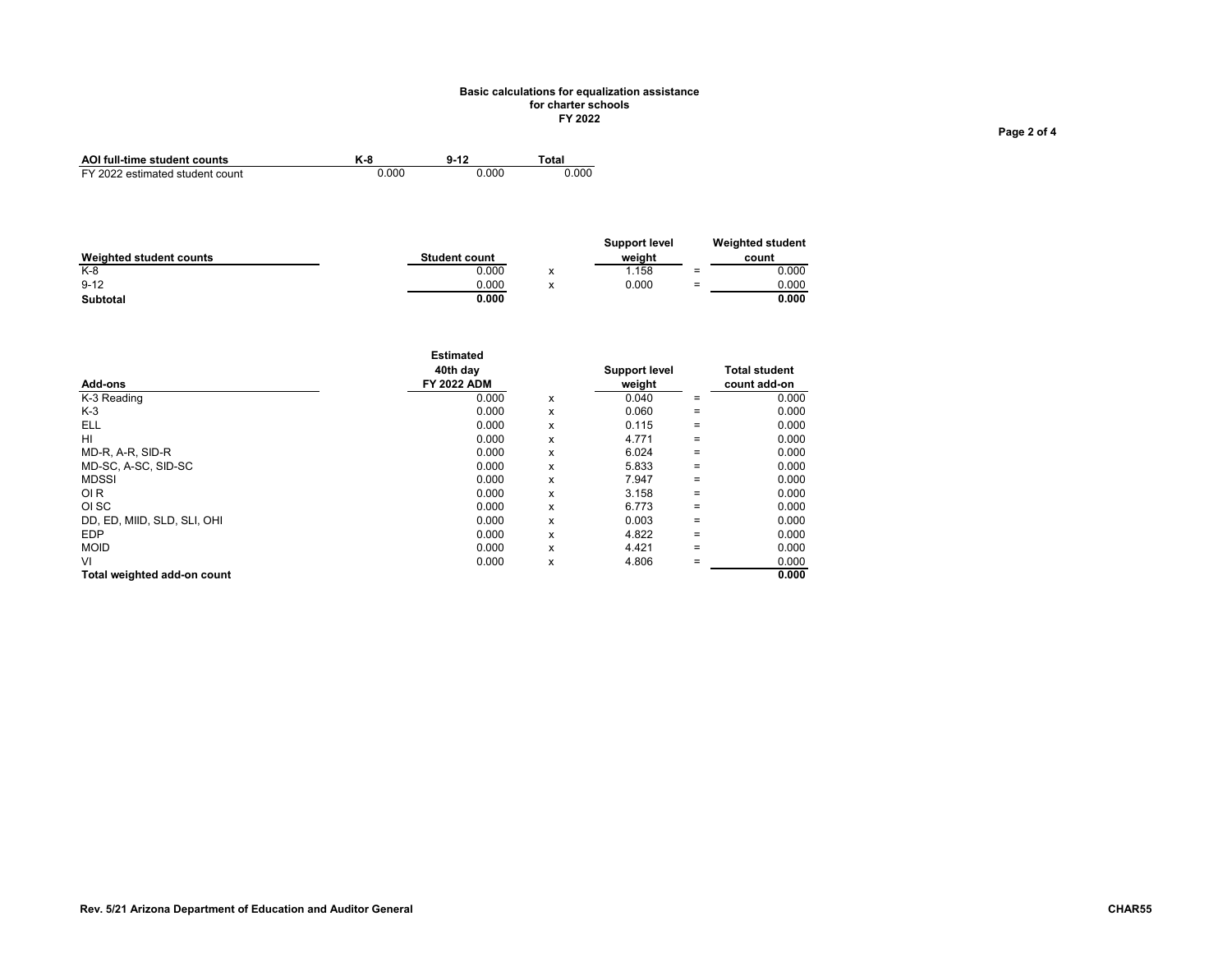## **Basic calculations for equalization assistance for charter schools FY 2022**

| AOI part-time student counts    | K-8   | $9 - 12$ | "otal |
|---------------------------------|-------|----------|-------|
| FY 2022 estimated student count | 0.000 | 0.000    | 0.000 |

|                         |                      |                 | <b>Support level</b> |     | <b>Weighted student</b> |
|-------------------------|----------------------|-----------------|----------------------|-----|-------------------------|
| Weighted student counts | <b>Student count</b> |                 | weiaht               |     | count                   |
| $K-8$                   | 0.000                | $\check{}$<br>^ | 1.158                | $=$ | 0.000                   |
| $9 - 12$                | 0.000                | $\check{}$      | 0.000                | $=$ | 0.000                   |
| <b>Subtotal</b>         | 0.000                |                 |                      |     | 0.000                   |

| Add-ons                     | <b>Estimated</b><br>40th dav<br><b>FY 2022 ADM</b> |   | Support level<br>weight |          | <b>Total student</b><br>count add-on |
|-----------------------------|----------------------------------------------------|---|-------------------------|----------|--------------------------------------|
| K-3 Reading                 | 0.000                                              | x | 0.040                   | $=$      | 0.000                                |
| K-3                         | 0.000                                              | x | 0.060                   | $=$      | 0.000                                |
| <b>ELL</b>                  | 0.000                                              | x | 0.115                   | $\equiv$ | 0.000                                |
| HI                          | 0.000                                              | x | 4.771                   | $\equiv$ | 0.000                                |
| MD-R, A-R, SID-R            | 0.000                                              | x | 6.024                   | $=$      | 0.000                                |
| MD-SC, A-SC, SID-SC         | 0.000                                              | x | 5.833                   | $=$      | 0.000                                |
| <b>MDSSI</b>                | 0.000                                              | x | 7.947                   | $=$      | 0.000                                |
| OI <sub>R</sub>             | 0.000                                              | x | 3.158                   | $=$      | 0.000                                |
| OI SC                       | 0.000                                              | x | 6.773                   | $=$      | 0.000                                |
| DD, ED, MIID, SLD, SLI, OHI | 0.000                                              | x | 0.003                   | $=$      | 0.000                                |
| <b>EDP</b>                  | 0.000                                              | x | 4.822                   | $=$      | 0.000                                |
| <b>MOID</b>                 | 0.000                                              | x | 4.421                   | $=$      | 0.000                                |
| VI                          | 0.000                                              | x | 4.806                   | $=$      | 0.000                                |
| Total weighted add-on count |                                                    |   |                         |          | 0.000                                |

**Page 3 of 4**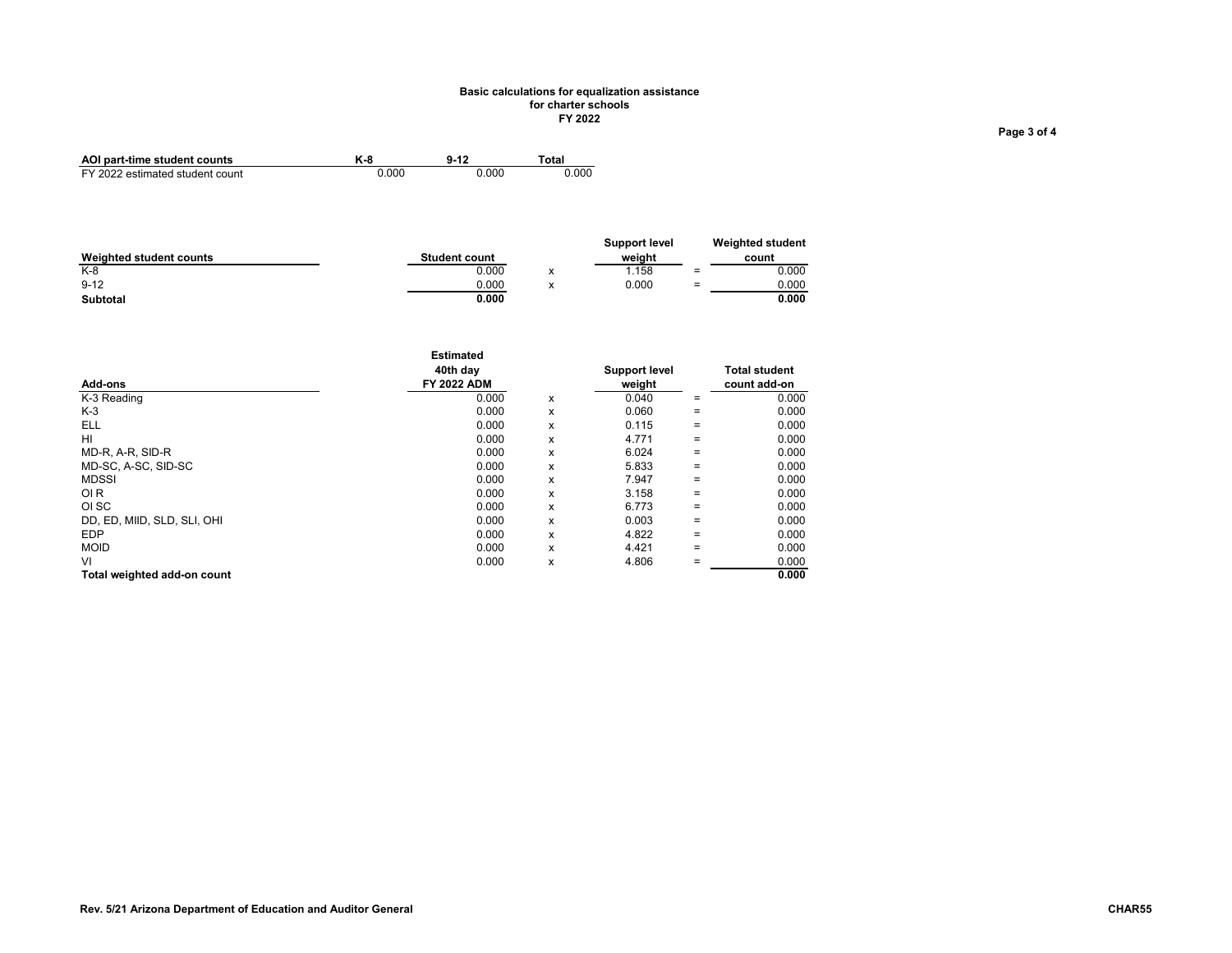### **Basic calculations for equalization assistance for charter schools FY 2022**

<span id="page-13-0"></span>

| Rev. 5/21 Arizona Department of Education and Auditor General | CHAR55 |
|---------------------------------------------------------------|--------|

AOI-part-time student counts and the other part of 0.000 +

|                              |                         | Weighted |      |                                                      |              |
|------------------------------|-------------------------|----------|------|------------------------------------------------------|--------------|
| <b>Student counts</b>        | <b>Weighted student</b> | add-on   |      |                                                      | <b>Total</b> |
| Non-AOI student counts       | 717.960                 | 38.541   |      | $\overline{\phantom{0}}$                             | 756.501      |
| AOI full-time student counts | 0.000                   | 0.000    | 0.95 | $\overline{\phantom{0}}$<br>$\overline{\phantom{0}}$ | 0.000        |

|                                     |                |                |                                                                                                                 |             | -----<br>756.501 |
|-------------------------------------|----------------|----------------|-----------------------------------------------------------------------------------------------------------------|-------------|------------------|
| Base support level                  |                |                | Base support level adjustments                                                                                  |             |                  |
| Total weighted student count        | 756.501        |                | Audit service expense                                                                                           | \$10,950.00 |                  |
| Base level amount                   | \$4,390.65     |                | Adjustment for remote instructional time                                                                        | \$0.00      |                  |
| Base support level                  | \$3,321,531.12 |                |                                                                                                                 |             |                  |
|                                     |                |                |                                                                                                                 | \$10,950.00 |                  |
| Base support level adjustments      | \$10,950.00    |                |                                                                                                                 |             |                  |
| Adjusted base support level         | \$3,332,481.12 |                |                                                                                                                 |             |                  |
| <b>Additional assistance</b>        | <b>PSD</b>     | K-8            | $9-12$                                                                                                          |             |                  |
| Student count                       | 0.000          | 620,000        | 0.000                                                                                                           |             |                  |
| Additional assistance per student   | \$1,875.21     | \$1,897.90     | \$2,185.53                                                                                                      |             |                  |
| Additional assistance               | \$0.00         | \$1,176,698.00 | \$0.00                                                                                                          |             |                  |
| Total additional assistance         | \$1,176,698.00 |                |                                                                                                                 |             |                  |
| <b>Equalization assistance</b>      |                |                |                                                                                                                 |             |                  |
| Adjusted base support level         | \$3,332,481.12 |                |                                                                                                                 |             |                  |
| Total additional assistance         | \$1,176,698.00 |                |                                                                                                                 |             |                  |
| <b>Equalization base/assistance</b> | \$4.509.179.12 |                | *Note: This amount does not reflect any reduction to the base support level for small school weight adjustment. |             |                  |
|                                     |                |                |                                                                                                                 |             |                  |

AOI full-time student counts <br>AOI-part-time student counts <br>AOI-part-time student counts <br>  $0.000 + 0.000 + 0.000 + 0.000 = 0.85 = 0.000$ 

See the Calculations tab and the CHAR 64-1.

**Page 4 of 4**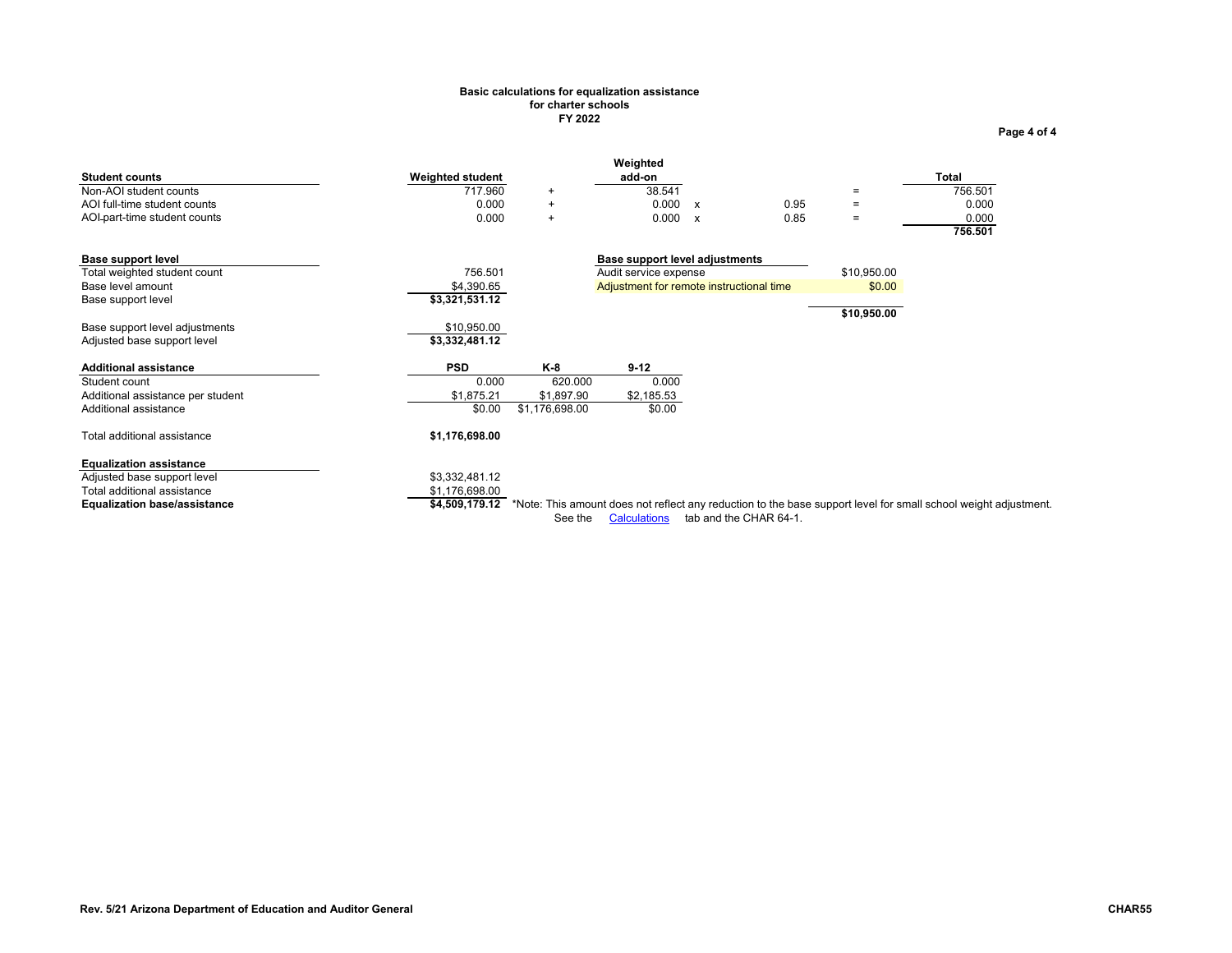<span id="page-14-1"></span><span id="page-14-0"></span>

| Page  | <b>Reference</b>          | <b>Instruction</b>                                                                                                                                                                                                                                                                                                                                                                                                                                                                                                                                                                                                                                                                                                  |
|-------|---------------------------|---------------------------------------------------------------------------------------------------------------------------------------------------------------------------------------------------------------------------------------------------------------------------------------------------------------------------------------------------------------------------------------------------------------------------------------------------------------------------------------------------------------------------------------------------------------------------------------------------------------------------------------------------------------------------------------------------------------------|
| Cover | General                   | These instructions will help charter schools prepare the budget. Within the forms, blue font and light blue<br>highlights indicate that an instruction is linked to that specific line. We have provided an instructions button<br>that links to any general instructions or to the first instruction for a page. The forms have been set to print<br>without "objects" so that the instructions buttons do not print.                                                                                                                                                                                                                                                                                              |
|       |                           | The cells in the prior year columns on the budget forms contain formulas that will bring forward budget<br>amounts from the FY 2021 budget forms. However, the cells have not been protected so users may also<br>enter the information manually. To bring forward amounts automatically, the most recently revised FY 2021<br>budget must be saved as budget21.xls in the C:\CSFORMS folder. If the file is not named budget21.xls, the<br>formulas will not function properly. Excel will ask the user to update information when the budget22.xls file is<br>opened. Users should review amounts reported in the prior year column to ensure they agree to the school's<br>most recently revised FY 2021 budget. |
|       |                           | Schools should complete the Data Entry page before completing pages 1 through 4. To ensure that the<br>Arizona Department of Education (ADE) can properly access the school's data, do not change formulas<br>without specific instructions from either the Arizona Auditor General's Office, Accountability Services<br>Division, or ADE, School Finance.                                                                                                                                                                                                                                                                                                                                                          |
| Cover | <b>CTDS</b> number        | This cell will only accept entries of 9 digits. Do not include any slashes, dashes, etc. Enter the school's CTD<br>number plus 3 zeros.                                                                                                                                                                                                                                                                                                                                                                                                                                                                                                                                                                             |
| Cover | Version                   | The version of the budget being submitted on the cover page is formatted with a drop-down menu. Select the<br>appropriate choice from the menu: Proposed, Adopted, or Revised (including the revision number). Enter<br>only menu choices in the cell.                                                                                                                                                                                                                                                                                                                                                                                                                                                              |
|       |                           | All information on the cover page must be completed/updated when the proposed, adopted, or revised<br>budget is printed out for the Governing Board to sign. All information, excluding the revenue information,<br>must also be updated when the budget is revised.                                                                                                                                                                                                                                                                                                                                                                                                                                                |
| Cover | <b>Estimated revenues</b> | Base estimated revenues by source for FY 2022 on the best information available at the time the budget is<br>prepared. Estimated revenues may be more or less than estimated expenses.                                                                                                                                                                                                                                                                                                                                                                                                                                                                                                                              |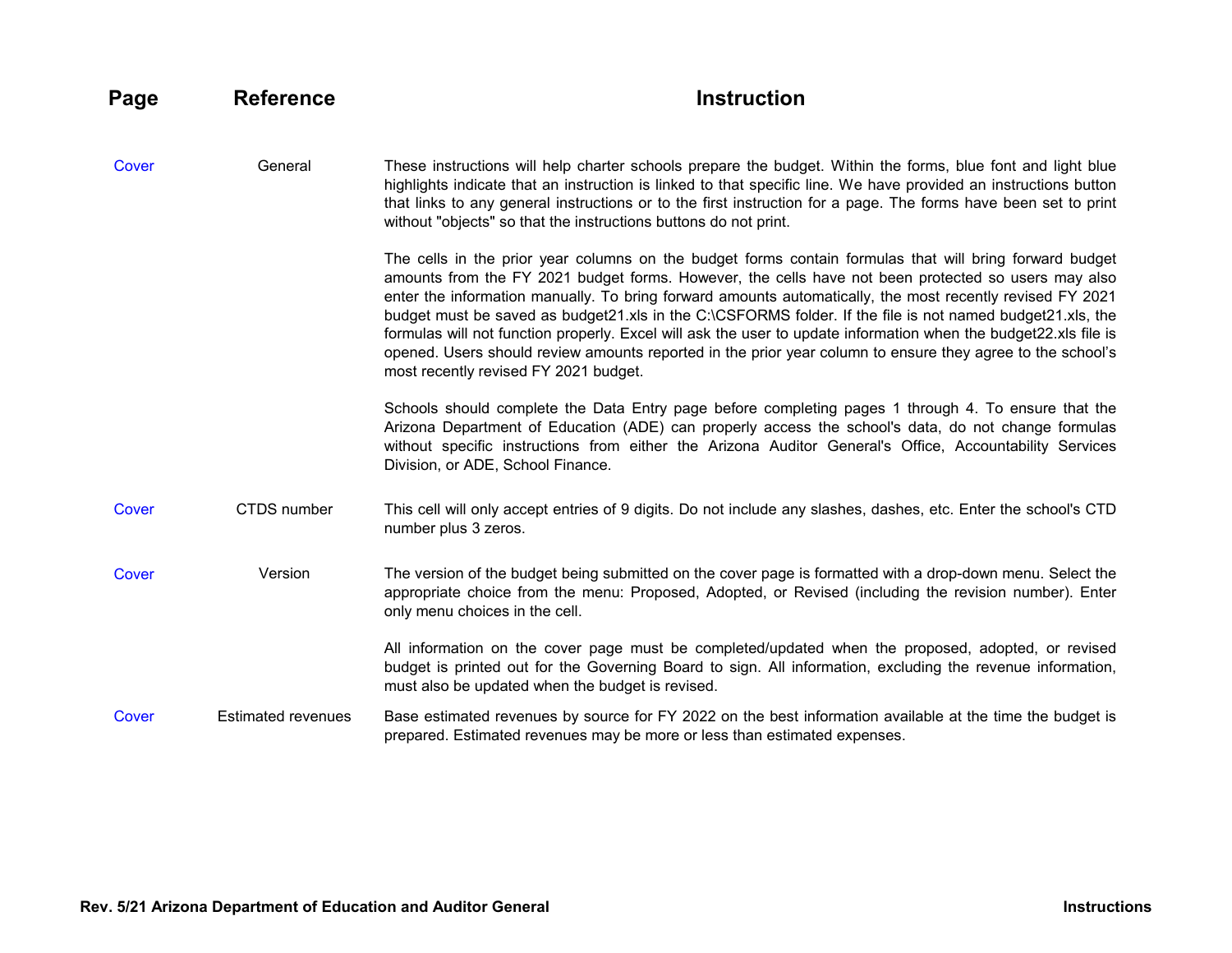<span id="page-15-3"></span><span id="page-15-2"></span><span id="page-15-1"></span><span id="page-15-0"></span>[Cover](#page-1-0) Average teacher salary In accordance with A.R.S. §15-189.05, a school's budget shall include the prominent display of the average salary of all teachers the school employed for the budget and prior years, and the increase in the average salary of all teachers the school employed for the budget year reported in dollars and percentage. Schools must also prominently post this information on their home page separately from its budget. The statute does not provide a definition of a teacher. Each charter should be consistent in the type of salary information included in this table from year to year. An optional comment box is available to provide any additional detail regarding the average teacher salary calculation. Schools should revise the average teacher salary information anytime it submits a revised budget to ADE. **Charter** contact info Charter contact info Fill in the contact information for all positions listed on this tab. If any of the positions do not exist at your school, please fill in the appropriate person to contact related to that topic. [1](#page-3-0) General Only report budgeted expenses for 1000-Schoolwide Project and 1500-1999-Other Special Projects on lines 1 through 32. Do not include the Classroom Site Project (project code 1010), Instructional Improvement Project (project code 1020), Structured English Immersion Project (project code 1071), Compensatory Instruction Project (project code 1072) or Federal and State projects (project codes 1100 through 1499) expenses. Report budgeted expenses for programs 200-special education and 270-vocational and technical education on lines 16-27. Report budgeted expenses for program 400-pupil transportation on line 28. Do not report depreciation expense on the budget forms. Only report purchases of capital assets (land and land improvements, site improvements, buildings and building improvements, equipment, and construction in progress) in the capital acquisitions section of page 2. [1](#page-3-0) Program 550 Schools should budget for K-3 Reading Program expenses in program code 550. The State Board of Education must give approval to a school before any portion of the monies generated by the K-3 Reading support level weight may be distributed to the school. A.R.S. §15-211. Contact ADE's Move on When Reading program area with questions concerning the K-3 Reading plan requirement and approval status at: <http://www.azed.gov/mowr/> [1](#page-3-0) Federal and State projects, Include the total of federal and State project expenses (project codes 1100 through 1499 from page 2) on line 37 line 37. Schools should not include federal and State project expenses with other Schoolwide Project expenses on lines 1 through 36.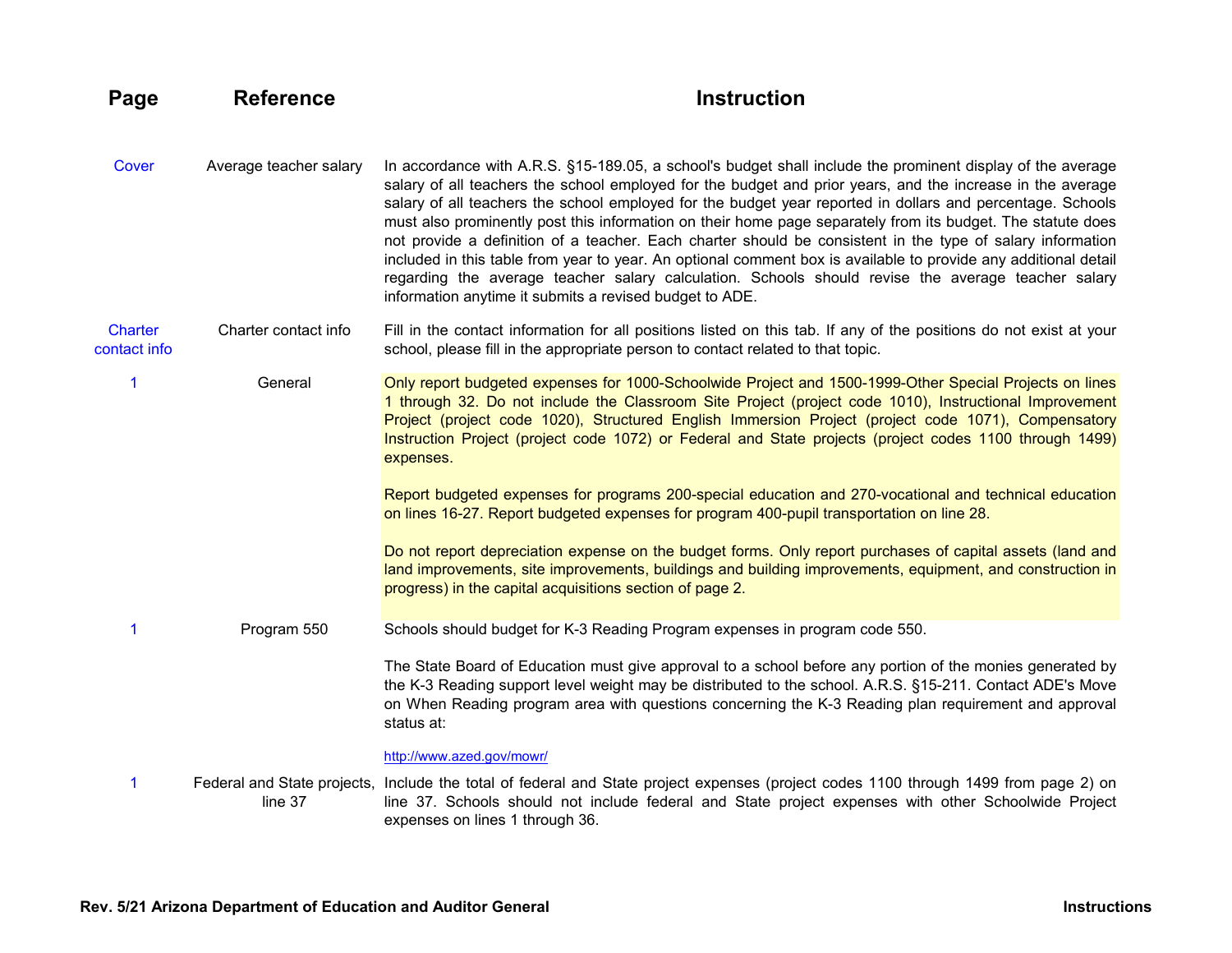<span id="page-16-3"></span><span id="page-16-2"></span><span id="page-16-1"></span><span id="page-16-0"></span>[1](#page-3-0) Employee benefits Schools participating in the Arizona State Retirement System should budget in object code 6200 at the rate of 12.22 percent for retirement contributions and 0.19 percent for long-term disability contributions for covered positions. For positions subject to the Alternate Contribution Rate, schools should budget at the rate of 10.22 percent. [2](#page-4-0) Federal and State projects Separate accountability is required for each federal and State project. Therefore, charter schools should estimate the expenses for each federal or State project in which the school participates. The totals on line 33 should agree with the total columns for federal and State projects on line 37 of page 1. A.R.S. §15-1261 requires charter schools to establish an E-rate Project to account for any E-rate funding the school receives. Include monies budgeted for the E-rate Project and monies received from the Coronavirus Aid, Relief, and Economic Security (CARES) Act, the Coronavirus Response and Relief Supplemental Appropriations (CRRSA) Act, the American Rescue Plan (ARP), and any other COVID-19 federal relief projects, including Elementary and Secondary School Emergency Relief (ESSER, ESSER II, and ESSER III), the Governor's Emergency Education Relief (GEER, GEER II), and Enrollment Stability Grant (ESG) monies within Other Federal Projects on line 17. [2](#page-4-0) College Credit Exam **Incentives** Schools that receive monies from the College Credit By Examination Incentive Project per A.R.S. §15-249.06 should deposit them in Project 1456—College Credit Exam Incentives. Distribute at least 50 percent of the bonus monies received from this program to the classroom teacher for each student who passes a qualifying exam and to other teachers of relevant subjects who instructed that student, including but not limited to teachers in the same department or subject matter that contributed to the student passing the exam, as identified by the governing body or the school principal. The remainder of any bonus monies received from this program must be allocated by the school principal on behalf of students who receive a passing score and may be used for teacher professional development or student instructional support, reimbursement of exam fees, or instructional materials. [2](#page-4-0) Results-based Funding Schools that receive monies from the Results-based Funding Project per A.R.S. §15-249.08 should deposit them in Project 1457—Results-based Funding. Monies received should not supplant monies budgeted or received from any other source that are generally provided to that school. The majority of the monies received must be used at the school that earned the results for teacher salaries, to hire teachers, for school leader salaries, for classroom supplies and for other strategies to sustain outcomes for students at that school. A portion of the monies received may be used for expanding and replicating that school site as a quality school model.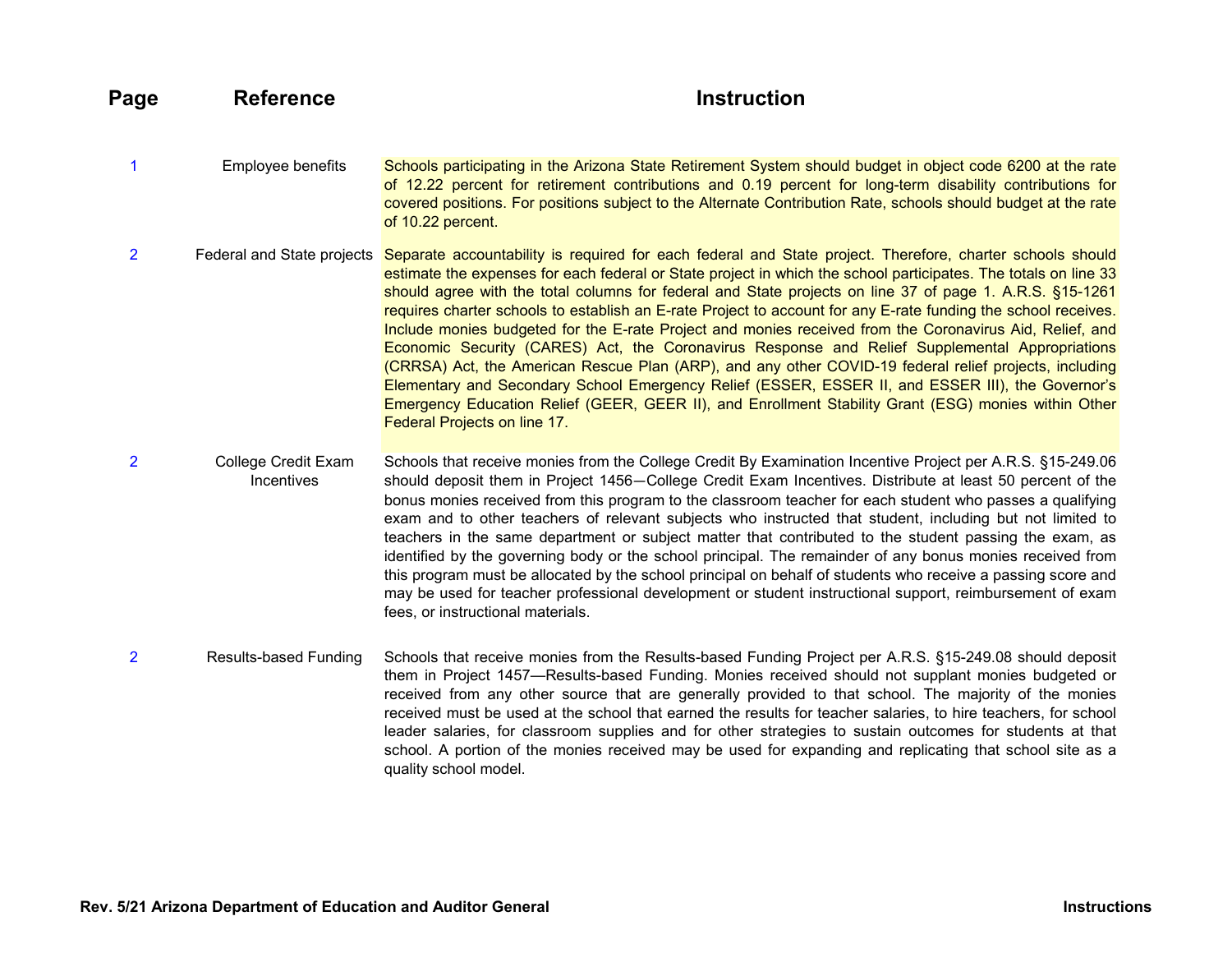- <span id="page-17-3"></span>[2](#page-4-0) Arizona Industry Credentials Incentive Schools that receive monies from the Arizona Industry Credentials Incentive Project per A.R.S. §15-249.15 should deposit them as a separate State project using project object code beginning with 14XX. Monies received must be used for instructional costs and professional development for a career technical education program teacher to become a certifying professional for an approved certificate, credential or license; to offset the students' cost of certification, credentialing or licensure; for developmental costs related to creating, expanding or improving an approved site of a certificate, credential or license career technical program or course; for instructional hardware, software or supplies required for the certification, credentialing or licensure; for career exploration in any school grade and awareness activities for parents, students and the community for the approved sectors.
- [2](#page-4-0) Capital acquisitions Enter the increase in the capital asset accounts (intangible assets, land and land improvements, site improvements, buildings and building improvements, equipment, and construction in progress) for assets to be acquired by purchase, lease purchase, or construction for all projects.

<span id="page-17-4"></span><span id="page-17-1"></span><span id="page-17-0"></span>If the school budgets for capital acquisitions related to the K-3 Reading Program, include the increase in the capital asset accounts for those acquisitions by asset type on lines 1 through 6. The total of all capital acquisitions for the K-3 Reading Program should be reported on line 8.

- [2](#page-4-0) Special education programs Schools budgeting for special education expenses in program code 200 should report amounts allocated by by type program type on page 2. Supporting documentation should be retained for the allocation of expenses budgeted for individual special education programs.
- [2](#page-4-0) Special education programs Schools should budget total expenses for the disability classifications defined in A.R.S. §15-761. by type, line 1

[2](#page-4-0) Special education programs Schools should budget for total transportation expenses within program 400 for transporting students whose by type, line 9 IEPs will require transportation as necessary for the provision of free and appropriate public education (FAPE).

[2](#page-4-0) Selected expenses by type Audit services expense should be the total audit costs to be incurred during the budget year.

<span id="page-17-5"></span><span id="page-17-2"></span>Classroom instruction expenses should be the total of expenses budgeted in function code 1000 for program codes 100, 200, and 500 for the budget year.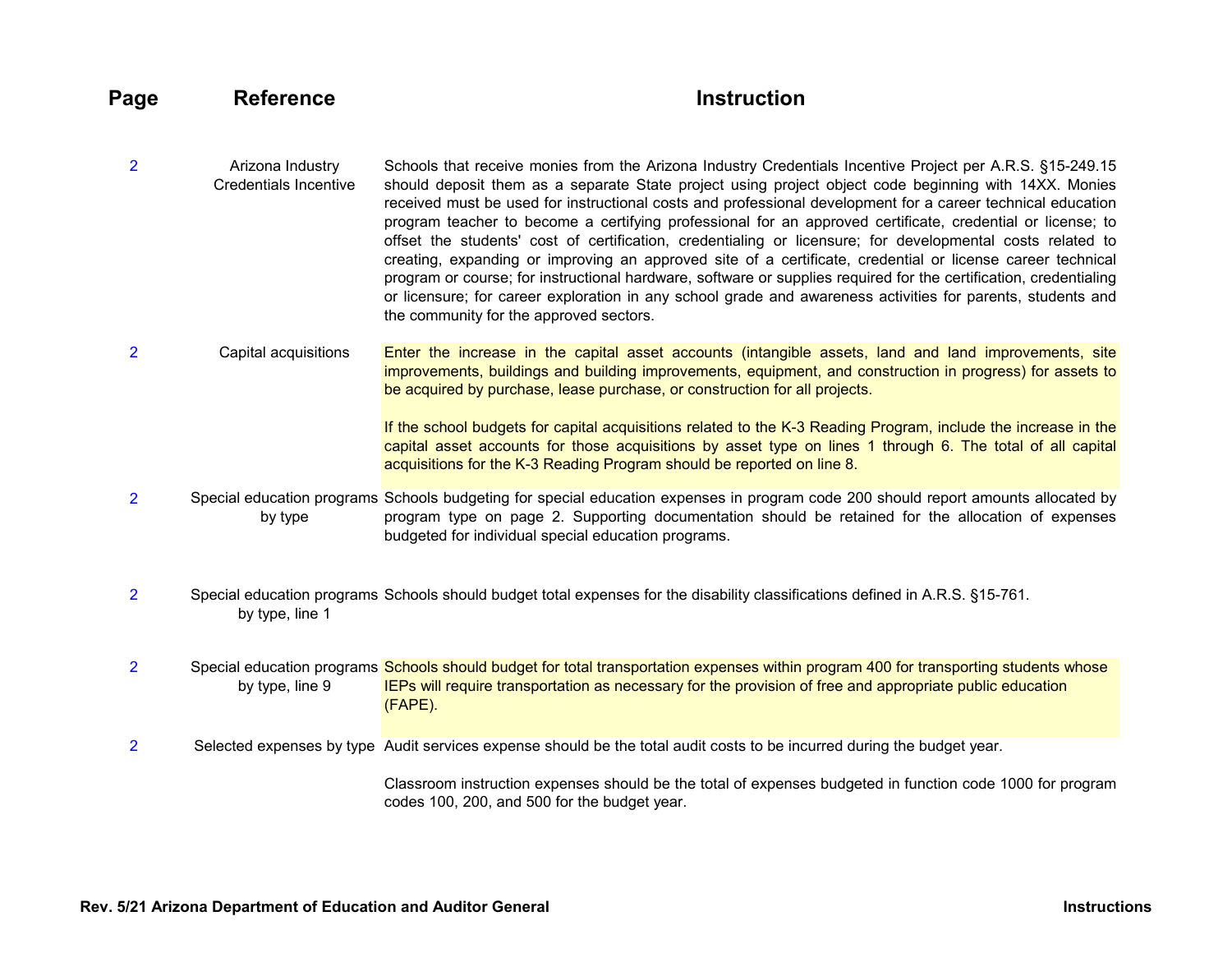- <span id="page-18-2"></span>[2](#page-4-0) State equalization assistance budgeted for food service expenses Schools participating in the National School Lunch Program are required to spend a portion of their State equalization assistance to support the operation of their food service program. Schools must report on their budget the amount of State equalization assistance that will be expended for their food service program during the 2022 school year. This amount will be used to determine school compliance with State matching requirements pursuant to CFR Title 7, §210.17(a). ADE's Health and Nutrition Services will verify that the amount reported on the budget was reported as spent when schools' annual financial reports are submitted. Direct any questions related to State matching requirements to Health and Nutrition Services at (602) 542- 8700.
- <span id="page-18-0"></span>[2](#page-4-0) Instructional Improvement See USFRCS page III-B-1 for guidance on using the Instructional Improvement Project (Project 1020). Project
- <span id="page-18-1"></span>[2](#page-4-0) Instructional Improvement Instructional Improvement Project monies spent for dropout prevention programs and instructional Project, lines 3 and 4 improvement programs must be spent for maintenance and operation purposes only.
- <span id="page-18-3"></span>[2](#page-4-0) Debt service Debt service amounts should include budgeted interest and redemption of principal for all programs. Interest should be budgeted expenses for object code 6850. Redemption of principal should include budgeted payments for principal on capital leases and other long-term debt that will be recorded as a reduction of the related liability.
- <span id="page-18-4"></span>[2](#page-4-0) Full-time equivalent teachers Report the estimated full-time equivalent (FTE) certified, noncertified, and contract teachers on lines 1-3, respectively. These amounts may include fractional FTE for part-time teachers. A teacher should be reported on only 1 line. If a teacher is both a certified and contract teacher, report only the applicable FTE on line 3. Do not include instructional aides or assistants.
- <span id="page-18-5"></span>[3](#page-5-0) Classroom Site Project Schools receive revenues from the Classroom Site Project (CSP) each year. A.R.S. §15-977(G)(1) requires the Joint Legislative Budget Committee to calculate an estimated per pupil amount each year. For FY 2022, the estimated cash payment is \$733 per "Group A weighted" pupil (CHAR55 Tab, Total of Non-AOI weighted student count—line 17, AOI full-time weighted student count—line 52, and AOI part-time weighted student count—line 86). The FY 2022 CSP YTD Payments Reports will be available on ADE's website beginning in August 2021 at http://apps.azed.gov/SchoolFinanceReports/Reports